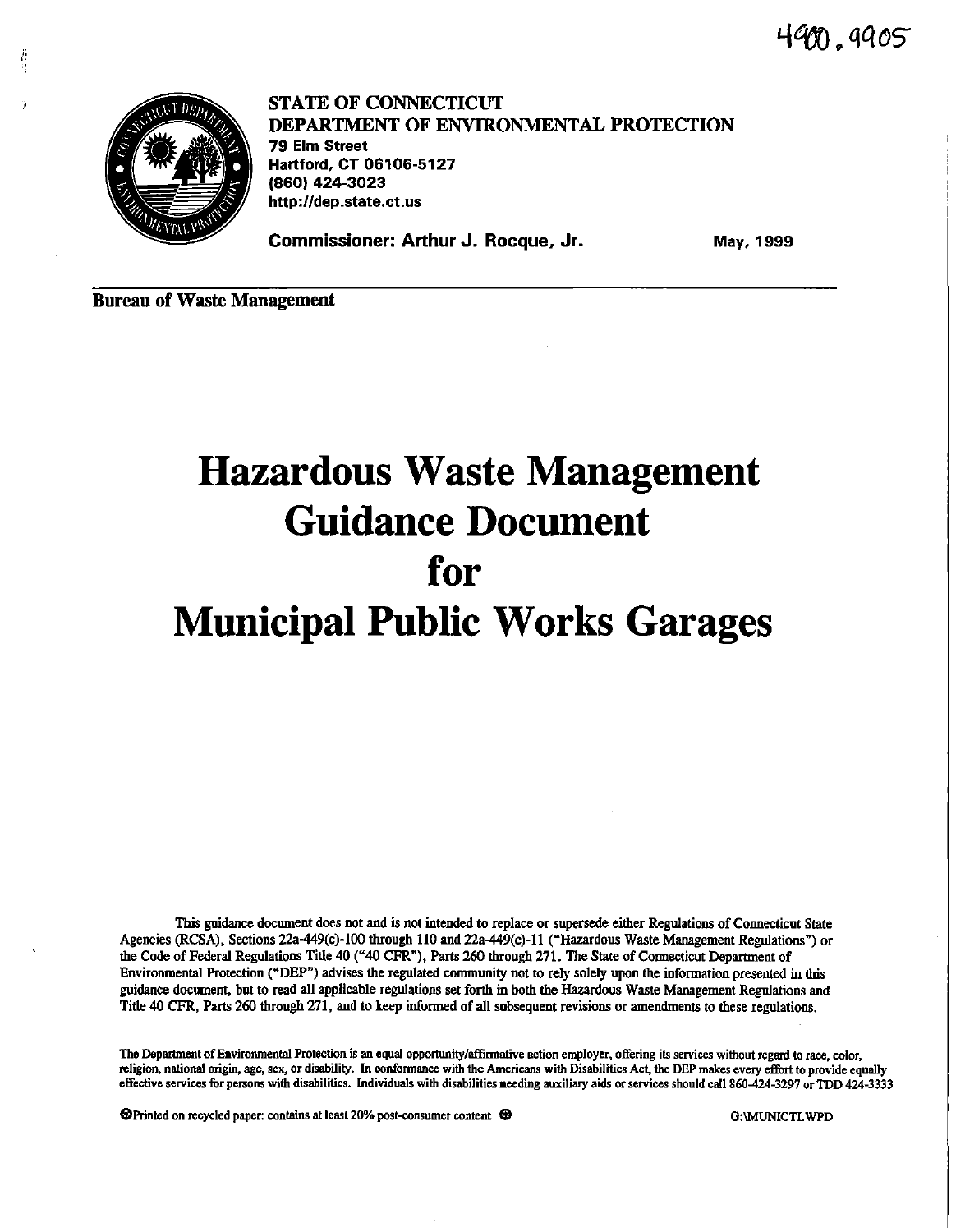$\label{eq:2.1} \frac{1}{\sqrt{2}}\sum_{i=1}^n\frac{1}{\sqrt{2}}\sum_{i=1}^n\frac{1}{\sqrt{2}}\sum_{i=1}^n\frac{1}{\sqrt{2}}\sum_{i=1}^n\frac{1}{\sqrt{2}}\sum_{i=1}^n\frac{1}{\sqrt{2}}\sum_{i=1}^n\frac{1}{\sqrt{2}}\sum_{i=1}^n\frac{1}{\sqrt{2}}\sum_{i=1}^n\frac{1}{\sqrt{2}}\sum_{i=1}^n\frac{1}{\sqrt{2}}\sum_{i=1}^n\frac{1}{\sqrt{2}}\sum_{i=1}^n\frac$ 

 $\mathcal{L}^{\mathcal{L}}(\mathcal{L}^{\mathcal{L}})$  and  $\mathcal{L}^{\mathcal{L}}(\mathcal{L}^{\mathcal{L}})$  and  $\mathcal{L}^{\mathcal{L}}(\mathcal{L}^{\mathcal{L}})$ 

 $\epsilon$ 

 $\bar{\mathbf{r}}$ 

 $\mathcal{L}(\mathcal{A})$ 

 $\sim 10^{-10}$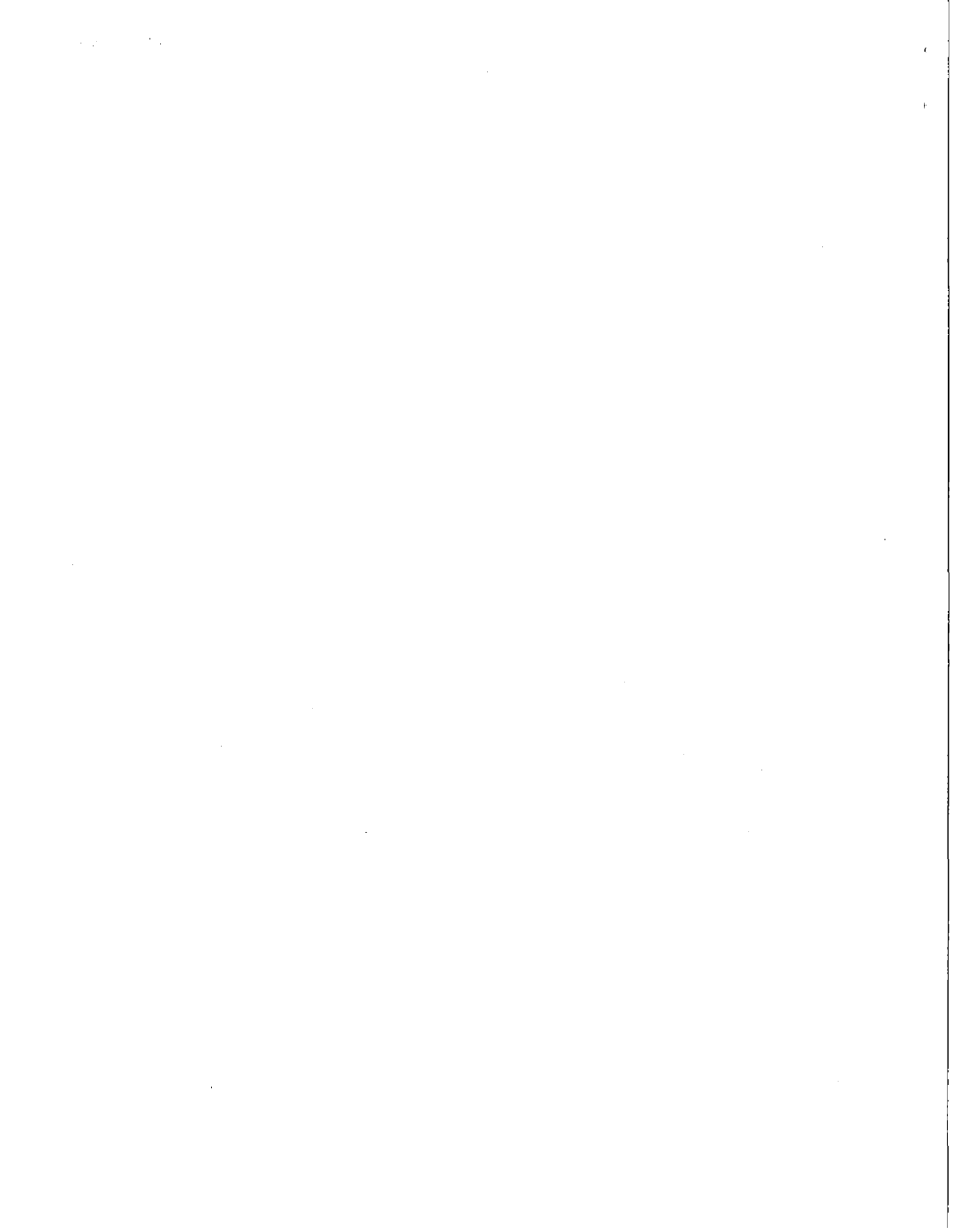# **Table of Contents**

| Preface                                                     | $\mathbf{1}$   |
|-------------------------------------------------------------|----------------|
| Introduction                                                | $\overline{2}$ |
| <b>Identification of Hazardous Waste</b>                    | 3              |
| <b>Contaminated Media</b>                                   | 5              |
| Generators of Hazardous Waste                               | 6              |
| General RCRA Requirements for Generators of Hazardous Waste | 8              |
| <b>Land Disposal Restrictions</b>                           | 15             |
| <b>RCRA</b> Permitting                                      | 16             |
| <b>Permitting Standards</b>                                 | 16             |
| <b>Closure Requirements at Permitted Facilities</b>         | 17             |
| Municipal Public Works Garage Information                   | 20             |
| Common Types of Wastes                                      | 20             |
| <b>Container Management</b>                                 | 22             |
| <b>Emergency Response</b>                                   | 23             |
| <b>Training Requirements</b>                                | 25             |
| <b>Record Keeping Requirements</b>                          | 26             |

G:\NEWMUN.WPD

 $\sim$ 

 $\bar{z}$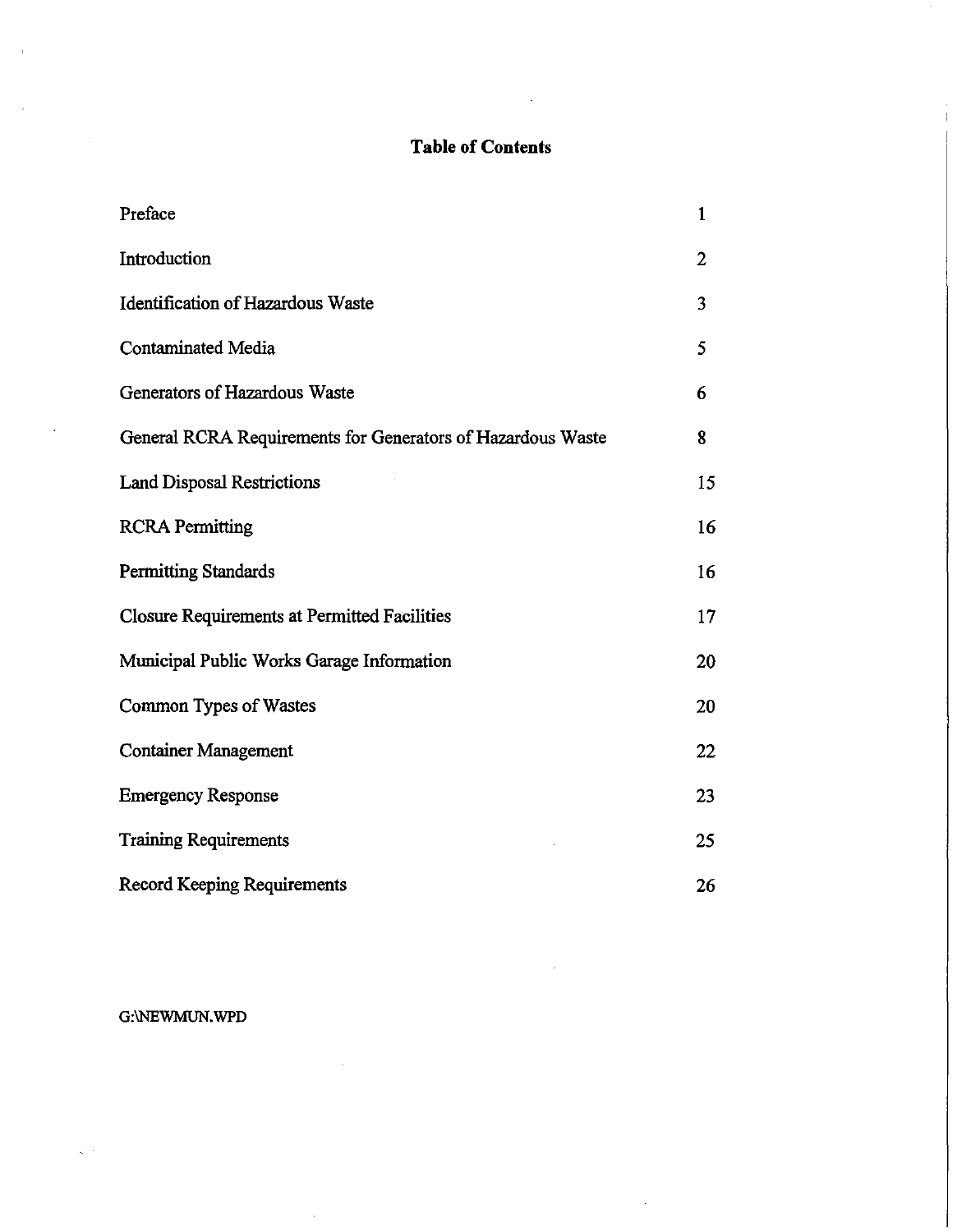$\ddot{\phantom{a}}$ 

 $\mathcal{L}^{\text{max}}_{\text{max}}$  and  $\mathcal{L}^{\text{max}}_{\text{max}}$ 

 $\label{eq:2} \frac{1}{\sqrt{2}}\left(\frac{1}{\sqrt{2}}\right)^{2} \left(\frac{1}{\sqrt{2}}\right)^{2} \left(\frac{1}{\sqrt{2}}\right)^{2} \left(\frac{1}{\sqrt{2}}\right)^{2} \left(\frac{1}{\sqrt{2}}\right)^{2} \left(\frac{1}{\sqrt{2}}\right)^{2} \left(\frac{1}{\sqrt{2}}\right)^{2} \left(\frac{1}{\sqrt{2}}\right)^{2} \left(\frac{1}{\sqrt{2}}\right)^{2} \left(\frac{1}{\sqrt{2}}\right)^{2} \left(\frac{1}{\sqrt{2}}\right)^{2} \left(\frac{$ 

 $\mathcal{L}^{\text{max}}_{\text{max}}$ 

 $\frac{1}{2} \left( \frac{1}{2} \right)$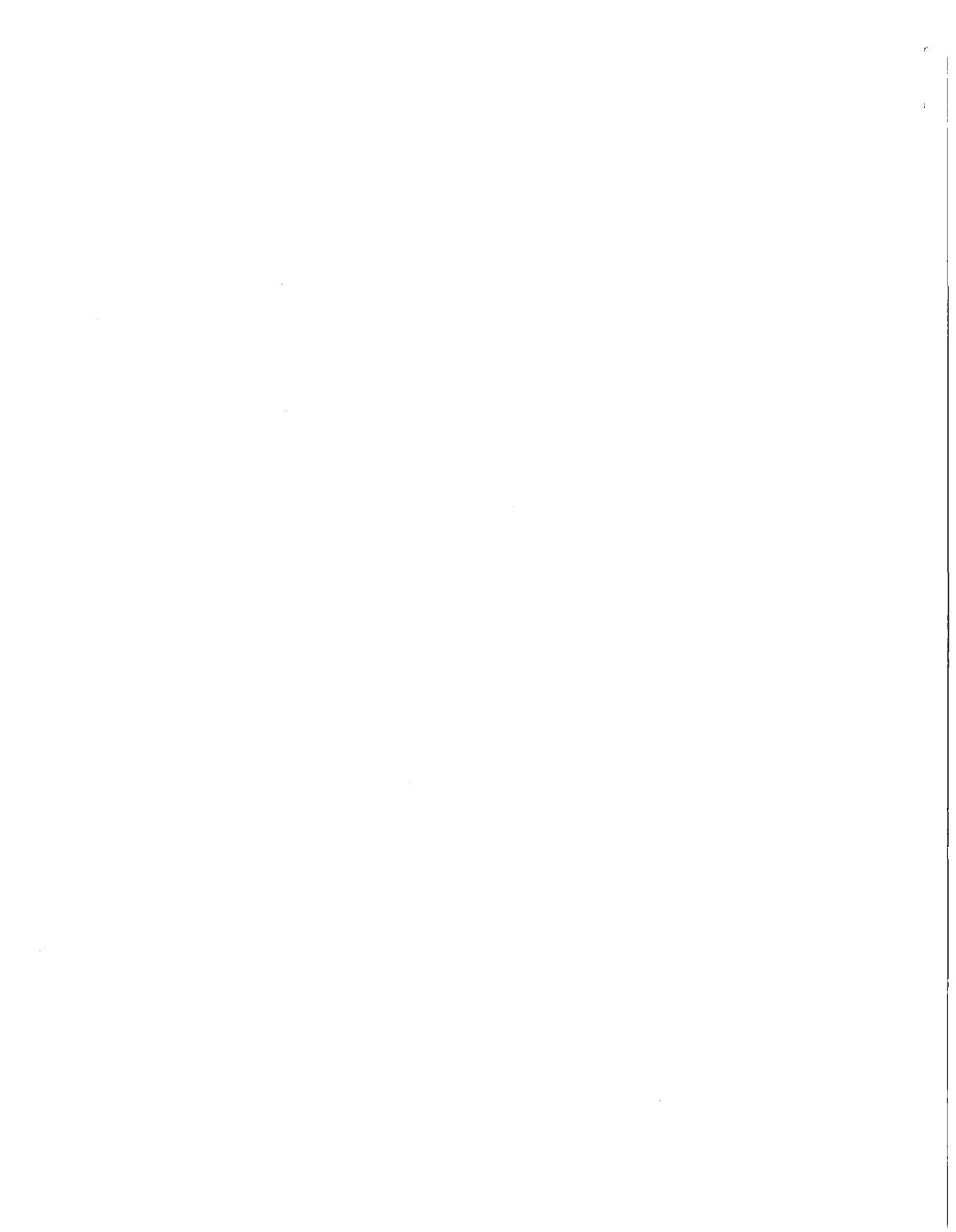# **PREFACE**

This handbook does not and is not intended to replace or supersede either Regulations of Connecticut State Agencies "RCSA", Sections 22a-449(c)-100 through 110 and 22a-449(c)-11 (Hazardous Waste Management Regulations) or the Code of Federal Regulations Title 40 ("40 CFR), Parts 260 through 279.

The State of Connecticut Department of Environmental Protection ("DEP") advises the regulated community not to rely solely upon the information presented in this handbook, but to read all applicable regulations set forth in both Regulations of Connecticut State Agencies, Sections 22a- $449(c)$ -100 through 110 and 22a-449(c)-11 (Hazardous Waste Management Regulations) or the Code of Federal Regulations Title 40 ("40 CFR), Parts 260 through 279 and to keep informed of all subsequent revisions or amendments to these regulations. At the time of printing of this handbook, the Hazardous Waste Management Regulations in effect are those published in the Connecticut Law Journal on August 14, 1990 and which incorporate by reference 1989 CFR.

DEP encourages generators to contact the Waste Engineering and Enforcement Division with any questions regarding this handbook or regarding the requirements for conditionally exempt small quantity generators of hazardous waste. If, after reading these guidelines, you have questions or would like to obtain a copy of the Hazardous Waste Management Regulations or copies of other publications, please do not hesitate to contact the Bureau of Waste Management at the telephone numbers provided below.

# State of Connecticut Department of Environmental Protection Bureau of Waste Management, Richard J. Barlow, Bureau Chief Waste Engineering and Enforcement Division, David A. Nash, Director

| 1) Toll Free Compliance Assistance Help Line      | 1-888-424-4193   |
|---------------------------------------------------|------------------|
| 2) Enforcement and General Information            | $(860)$ 424-3023 |
| 3) Permitting and General Information             | (860) 424-3372   |
| 4) Transporter Permitting and General Information | $(860)$ 424-3372 |
| 5) Manifest Information                           | $(860)$ 424-3375 |
| 6) Special Waste Disposal Authorization           | $(860)$ 424-3372 |
| 7) Office of Pollution Prevention                 | $(860)$ 424-3297 |
| 8) DEP Spill Response Unit (to report a spill)    | $(860)$ 424-3338 |

Parts of this handbook are taken from EPA Guidance document EPA 305-B-96-001 and are edited for State specific use.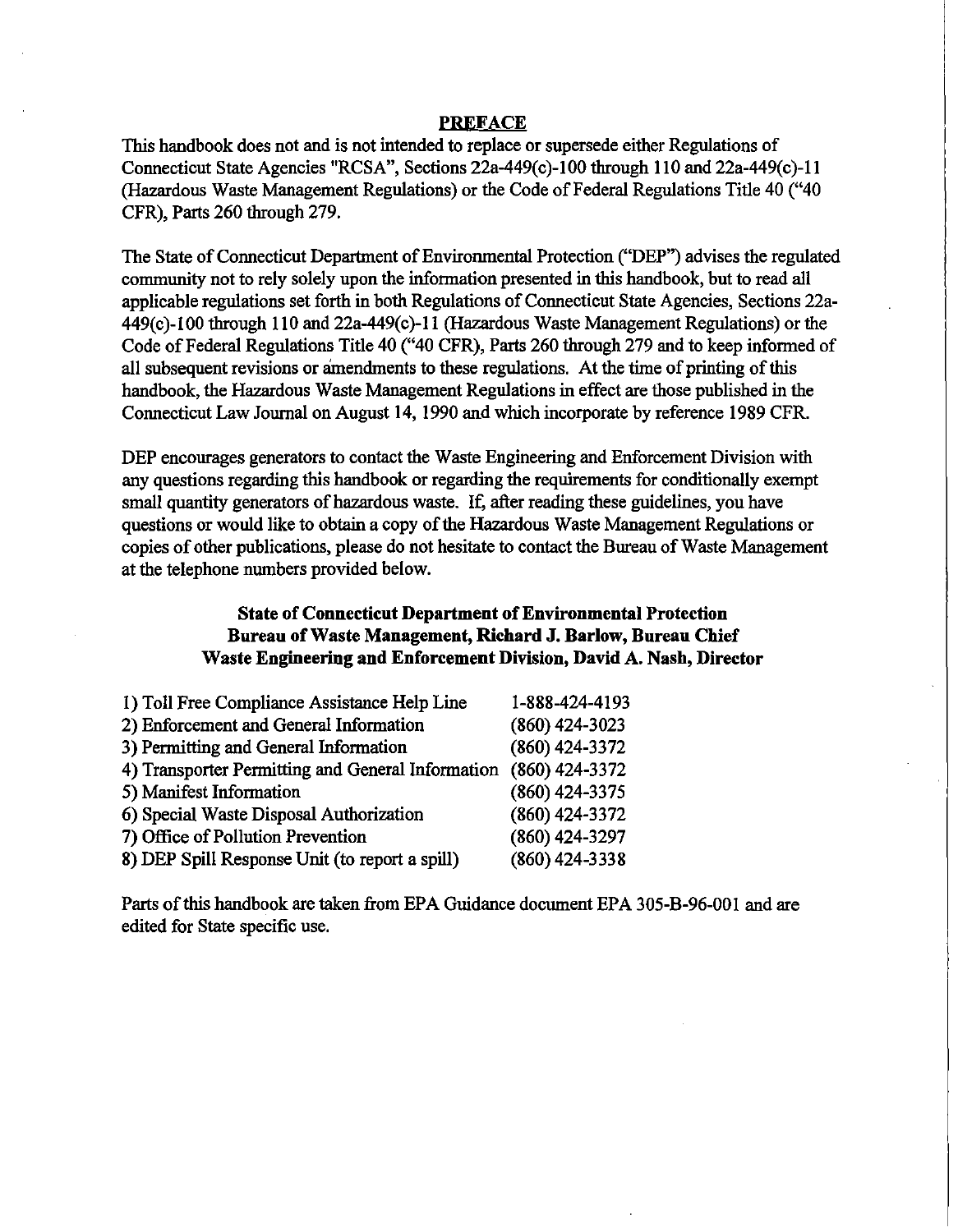# INTRODUCTION

## Purpose

The Department of Environmental Protection (DEP), Bureau of Waste Management, Waste Engineering and Enforcement Division (WEED) was developed with the goal of protecting human health and the environment. WEED is conducting a special initiative to encourage the proper management of hazardous wastes generated at the Connecticut Municipal Public Works Garages.

# The Resource Conservation and Recovery Act (RCRA) Program

RCRA, an amendment to the Solid Waste Disposal Act, was enacted in 1976 to ensure the safe disposal of the huge volumes of municipal and industrial solid waste generated nationwide. RCRA has been amended by Congress several times, most significantly in November 1984, by the Hazardous and Solid Waste Amendments (HSWA). These amendments significantly expanded the scope and requirements of RCRA, resulting in regulation of much of the waste generated in this country, both hazardous and non-hazardous.

Although municipal public work garages were in operation before the inception of the RCRA program, municipalities must still follow the RCRA framework for the proper management of hazardous and non-hazardous waste.

The RCRA program is based upon three distinct goals aimed at creating a safe and effective hazardous waste management system. They are:

1) Protection of human health and the environment

2) Reduction of waste and conservation of energy and natural resource

3) Reduction or elimination of the generation of hazardous waste.

Subtitle C of RCRA establishes a "cradle-to-grave" management system for controlling hazardous waste from its point of generation to final disposal. The objective of Subtitle C is to ensure that hazardous waste is handled in a manner protective of human health and the environment. Pursuant to Subtitle C, regulations regarding the generation, transportation, treatment, storage and disposal of hazardous waste have been issued. Facilities affected by these regulations must be maintained and operated in a manner that will minimize danger to human health and the environment.

Connecticut Regulated Waste is industrial waste that is considered to be Non-RCRA hazardous waste. However, this waste must still be managed and disposed under more stringent requirements than solid waste. These wastes include, but are not limited to waste PCBs, waste oil (non-hazardous), waste water soluble oil, waste chemical liquids and waste chemical solids. These are broad definitions, and specific questions regarding these types of wastes should be brought to DEP.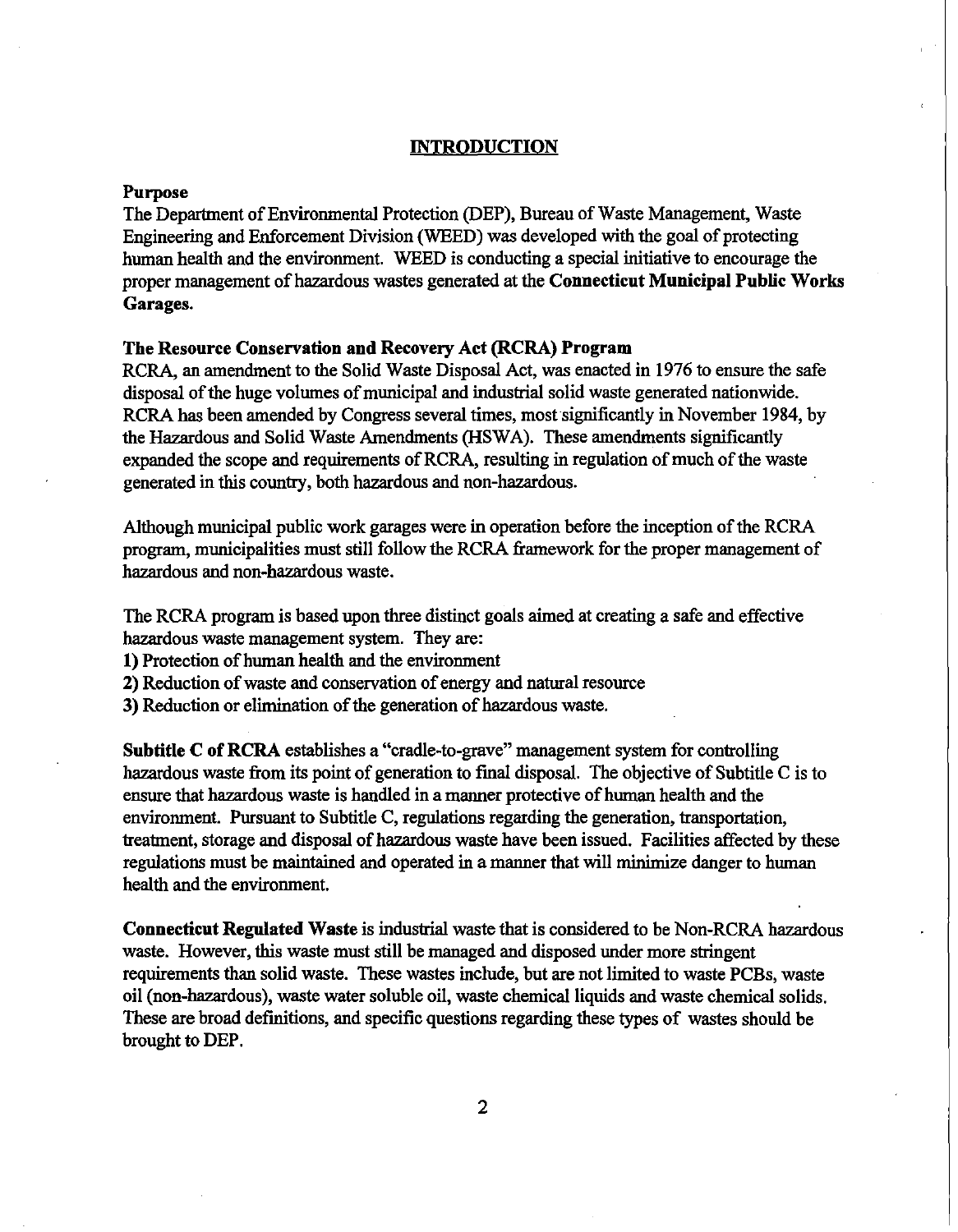# IDENTIFICATION OF HAZARDOUS WASTE

The regulatory framework established under Subtitle C of RCRA was designed to protect human health and the environment from the effects of improper management of hazardous waste. As a result, identifying whether a waste is hazardous is crucial in determining the applicability of the Subtitle C regulations.

Wastes are considered hazardous for different reasons, and the responsibility for determining if a particular waste is hazardous falls on the generator of that waste.

In general, RCRA defines hazardous waste as a solid waste, which because of its quantity, concentration, or physical or chemical characteristics may:

- Cause or contribute to significant injury or death, or
- Damage or pollute the land, air, or water.

# Hazardous Waste Under RCRA

A solid waste, defined by RCRA as any material including liquids, sludges, and contained gases that is disposed, burned, or recycled in a certain manner, is considered hazardous if it:

- Exhibits any one of the characteristics of a hazardous waste
- Has been specifically listed as a hazardous waste in the regulations
- Is a mixture containing a listed hazardous waste and a non-hazardous waste
- Is a waste **derived** from the treatment, storage, or disposal of a listed hazardous waste.

Each of these four categories is discussed in greater detail below.

# Characteristic Wastes

Characteristic wastes, as defined under RCRA, are identified by a specific number, or waste code, that begins with the letter "D." A waste is hazardous if it exhibits one or more of the following characteristics:

**Toxicity (D004-D043)—The toxicity characteristic identifies a list of constituents that, if** present in concentrations greater than specified levels, are considered a threat to human health and the environment. A test called the Toxicity Characteristic Leaching Procedure (TCLP) demonstrates whether a waste contains levels of hazardous constituents above regulatory thresholds. Wastes exhibiting the toxicity characteristic are given specific waste codes depending on the hazardous constituent of concern. For example, TCLP results indicating levels of arsenic or chromium greater than 5.0 parts per million (ppm) in a waste stream are toxic for arsenic and chromium, and are given the waste codes "D004" and "D007," respectively.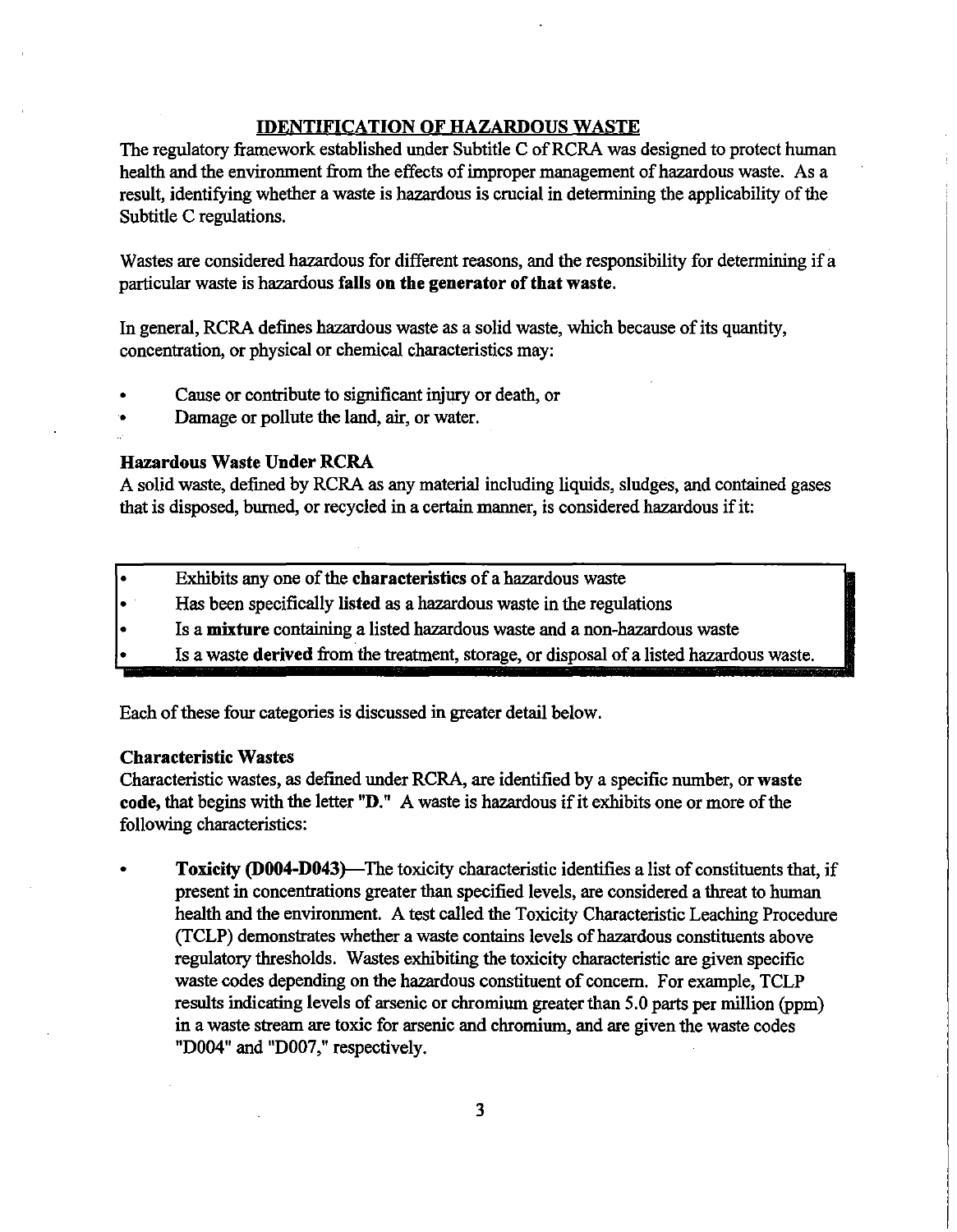- **Ignitability (D001)—These wastes are easily combustible or flammable. Examples of** ignitable wastes include spent solvents and discarded fuels.
- Corrosivity (D002}--These wastes dissolve metals or other materials, or burn the skin. Common corrosive wastes include caustic soda and nitric acids.
- **Reactivity (D003)**—These wastes are unstable or undergo rapid or violent chemical reaction with water or other materials. Cyanide- or sulfide-bearing wastes typically exhibit the characteristic of reactivity.

# Listed Wastes

In addition to the four characteristic wastes, a waste is also hazardous if it is specifically identified on one of four lists developed by EPA. A hazardous waste listing is a narrative description of a specific type of waste that EPA considers dangerous enough to warrant regulation. Hazardous waste listings describe wastes from specific sectors of industry or specific chemical formulations.

Before developing a listing, EPA thoroughly studies a particular waste stream and the threat it can pose to human health and the environment. If the waste poses a great enough threat to warrant regulation, EPA includes a precise description of that waste on one of the hazardous waste lists. Any waste that meets the narrative listing description is considered hazardous, regardless of its chemical composition or any other potential variable. The four types of listed wastes are:

- F-listed wastes—Wastes from nonspecific sources that are produced by a number of manufacturing and industrial processes. These wastes include, but are not limited to brake cleaners, paint wastes, degreasing solvents, contaminated rags and contaminated speedi dry.
- K-listed wastes--Specific source wastes generated by particular industries identified by EPA. Most garages will not generate this type of waste. If personnel has questions regarding types of wastes generated, contact DEP at (888) 424-4193.
- P-listed wastes—Specific unused or off-specification commercial chemical products that are being discarded. EPA has specifically identified wastes on the P-list as being acutely hazardous. Most garages will not generate this type of wastes. If personnel has questions regarding types of wastes generated, contact DEP at (888) 424-4193.
- U-listed wastes-Specific unused or off-specification commercial chemical products that are being discarded. Garages should be aware of these types of wastes when conducted inventories and disposing unused or off-spec (including out-of-date) materials.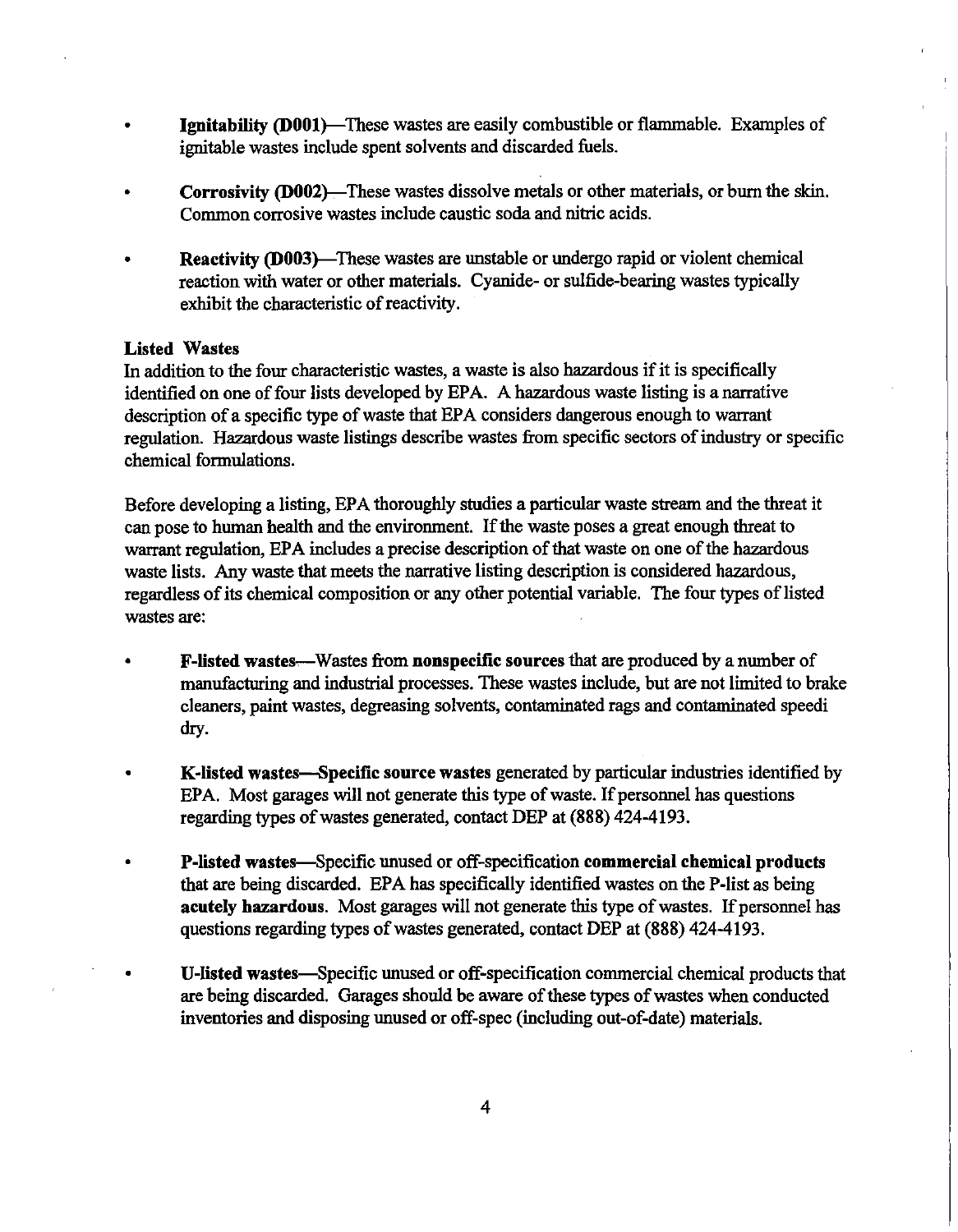Exhibit 5 outlines some of the questions that should be asked to detemiine whether a waste is hazardous under RCRA Subtitle C.



## Hazardous Waste Mixtures

RCRA also regulates the waste resulting from the mixture of hazardous and nonhazardous wastes. A mixture involving characteristic wastes is hazardous only if the mixture itself exhibits a characteristic. Under the "mixture rule" for listed wastes, however, a mixture made up of nonhazardous solid waste and any amount of a listed hazardous waste is, itself, a listed hazardous waste. The mixture will bear the same waste code and regulatory status as the original listed component of the mixture. This principle applies regardless of the percentage of listed waste in the waste mixture, the actual threat posed by the waste mixture, or the mixture's chemical composition. The mixture rule was originally created to prevent the dilution of listed wastes as a substitute for treatment activities.

# CONTAMINATED MEDIA

EPA's contained-in policy addresses environmental media (e.g., soil, sediment, and groundwater) contaminated with hazardous waste. According to this policy, any media that is contaminated with a listed waste must be managed as as if it was that listed hazardous waste.

However, since media are not solid waste under federal law, states can set contaminant concentrations thresholds below which media would be considered non-hazardous under RCRA without treatment. DEP has set such thresholds in a draft "Contained-In Policy".

To determine whether a media contains a hazardous waste, owners/operators must have complete, accurate, and historical information pertaining to past and present waste management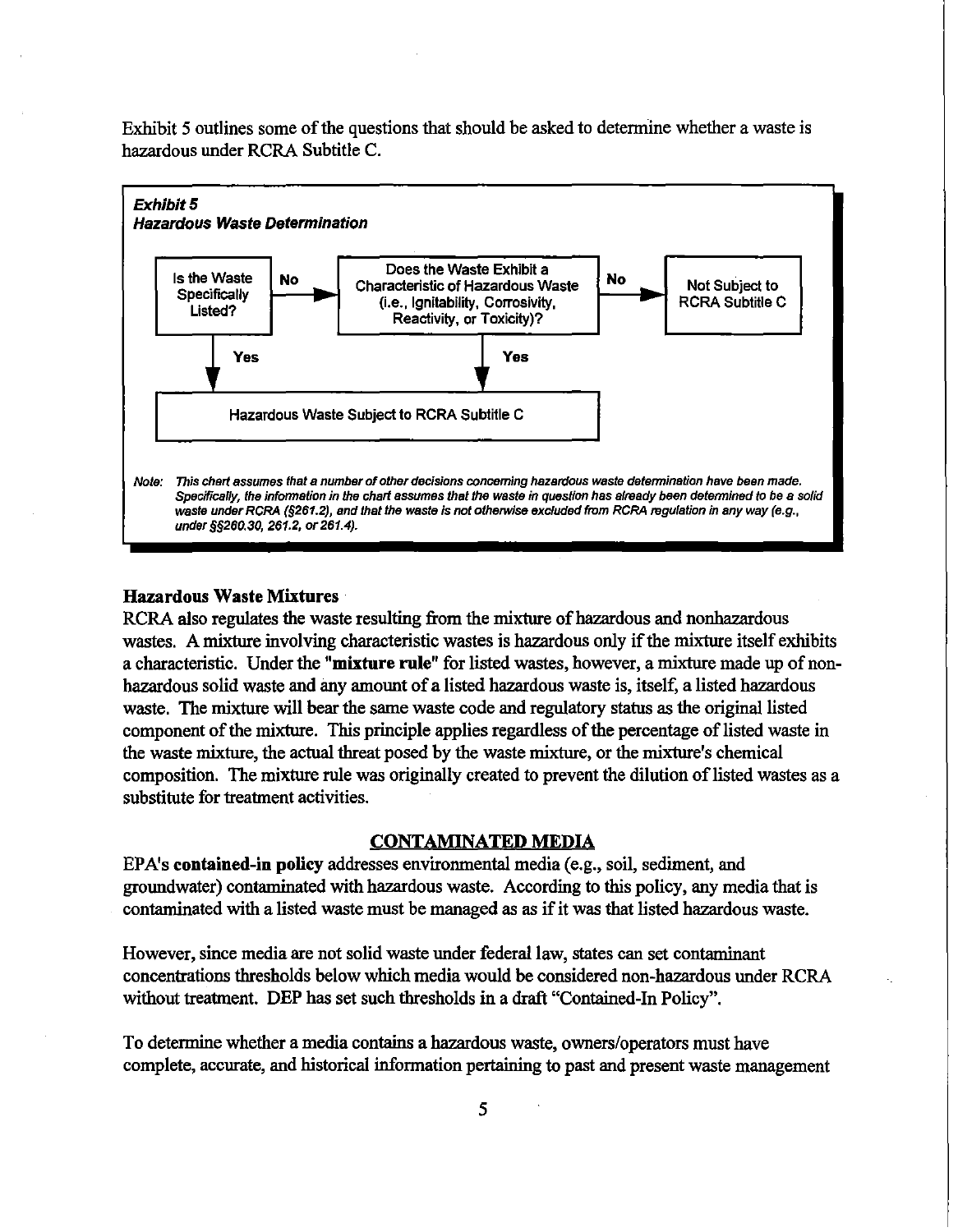operations at the facility. If constituents of concern in the soil cannot be linked to a process that generated a listed hazardous waste, then the contained-in policy will not apply.

Media that contain listed waste at concentrations considered hazardous under RCRA may be treated to lower the concentrations but a RCRA permit is necessary and more stringent "exit criteria" apply (RCRA LDR).

Similarly, any contaminated media that exhibits a characteristic of hazardous waste is also considered hazardous waste and subject to regulation. Media that exhibit a characteristic of hazardous waste can be treated to remove the characteristic.

# Derived-from Hazardous Waste

Any residue resulting from the treatment, storage, or disposal of a listed waste is considered a hazardous waste. Examples of derived-from wastes include: ash resulting from the combustion of hazardous waste, and sludges generated from the treatment of hazardous wastewaters.

#### Acutely Hazardous Waste

Some hazardous wastes are considered to be "acutely hazardous." These are wastes that EPA has determined to be so dangerous in small amounts that they are regulated in the same manner as large amounts of other hazardous wastes. Acutely hazardous wastes include certain dioxincontaining wastes and those unused commercial chemical products identified as P-listed wastes.

## GENERATORS OF HAZARDOUS WASTE

As stated previously, RCRA regulates hazardous waste from the point of generation through final disposal. Hazardous waste generators are the first link in RCRA cradle-to-grave hazardous waste management system. EPA has established comprehensive standards for generators managing hazardous waste, including standards for on-site accumulation, waste tracking, labeling, recordkeeping, and reporting requirements.

Because generators produce waste in different quantities, EPA has established three categories of waste generators:

- Large quantity generators (LQG) generate 1000 kilograms (kg) (approximately 2200 pounds, 300 gallons or S, SS-gallon drums) or more of hazardous waste per calendar month or more than 1 kg (2.2 pounds) of acutely hazardous waste. Any generator that produces greater than 1 kg of acutely hazardous waste in a calendar month must comply with all of the large quantity generator requirements. Of the three classifications of hazardous waste generators, large quantity generators are subject to the most comprehensive standards.
- Small quantity generators (SQG) generate between 100 and 1000 kg of hazardous waste (between approximately 220 and 2200 pounds, 2S and 300 gallons or 3-S, SSgallon drums) per calendar month. Small quantity generators are subject to a limited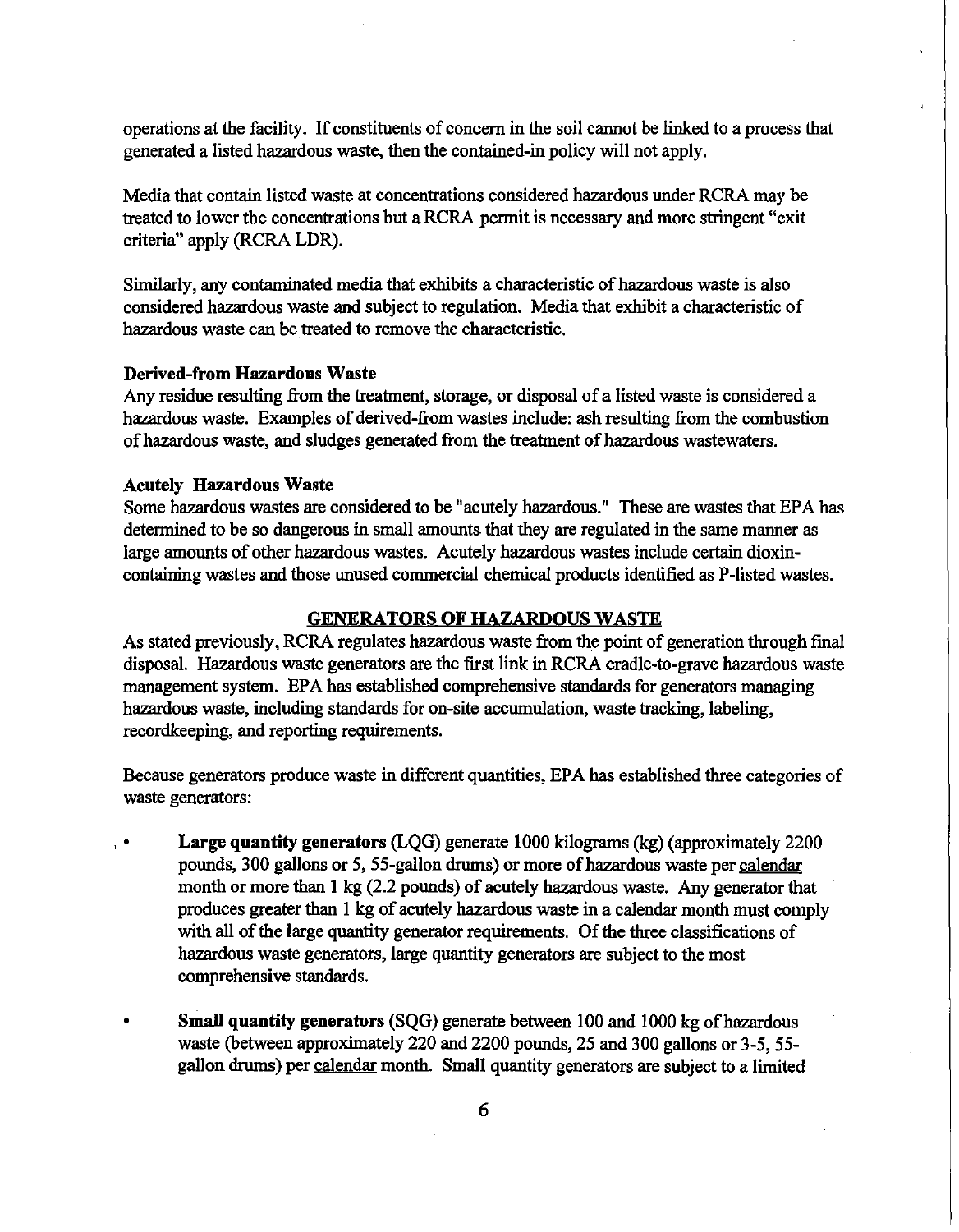portion of the regulations that apply to large quantity generators. Small quantity generators in Connecticut may not accumulate more than 1000 kg of hazardous waste or 1 kg (2.2 pounds) of acutely hazardous waste in a month on-site at any one time. Small quantity generators who exceed this accumulation limit must comply with the regulations for large quantity generators.

• Conditionally exempt small quantity generators (CESQG) generate 100 kg or Jess of hazardous waste (approximately 220 pounds, 25 gallons or *Y,* 55-gallon drum) per calendar month. These generators are conditionally exempt from many of the regulations governing hazardous waste generators, provided they do not accumulate more than 1000 kg on-site at any one time and that any hazardous waste generated is sent to a State- or Federally-approved facility.

# Owners/operators of facilities that generate hazardous waste are responsible for making the correct generator status determination.

## Episodic Generation

Facilities that generate hazardous waste may be regulated under different rules at different times, depending on the amount of waste generated in any given month. For example, a small quantity generator that generates over 1000 kg of waste in a particular month must comply with the more extensive large quantity generator requirements for the amount of time that the waste remains on site. This fluctuating hazardous waste generation pattern is known as episodic generation. Because of this regulations, a generator should maintain the same status whenever possible to avoid not complying with regulations.

## Hazardous Waste Counting

In order to determine the extent to which a facility is subject to the RCRA generator regulations, each generator must "count" the amount of hazardous waste produced at the facility in a calendar month and determine generator status (i.e., large quantity, small quantity, or conditionally exempt). Counting involves adding up the weight of all quantities of characteristic and listed hazardous wastes generated at a particular facility. Wastes should only be counted once toward a generator's monthly status calculation.

Exhibit 6 may assist in deciding when a hazardous waste is to be counted when making a generator's quantity determination. EPA requires that only those wastes that are subject to "substantive regulation" be counted. Substantive regulation includes any regulation directly related to the storage, transportation, treatment, or disposal of hazardous wastes. Regulations which would not be considered substantive include requirements to notify and obtain an EPA identification number or to file a Biennial Report.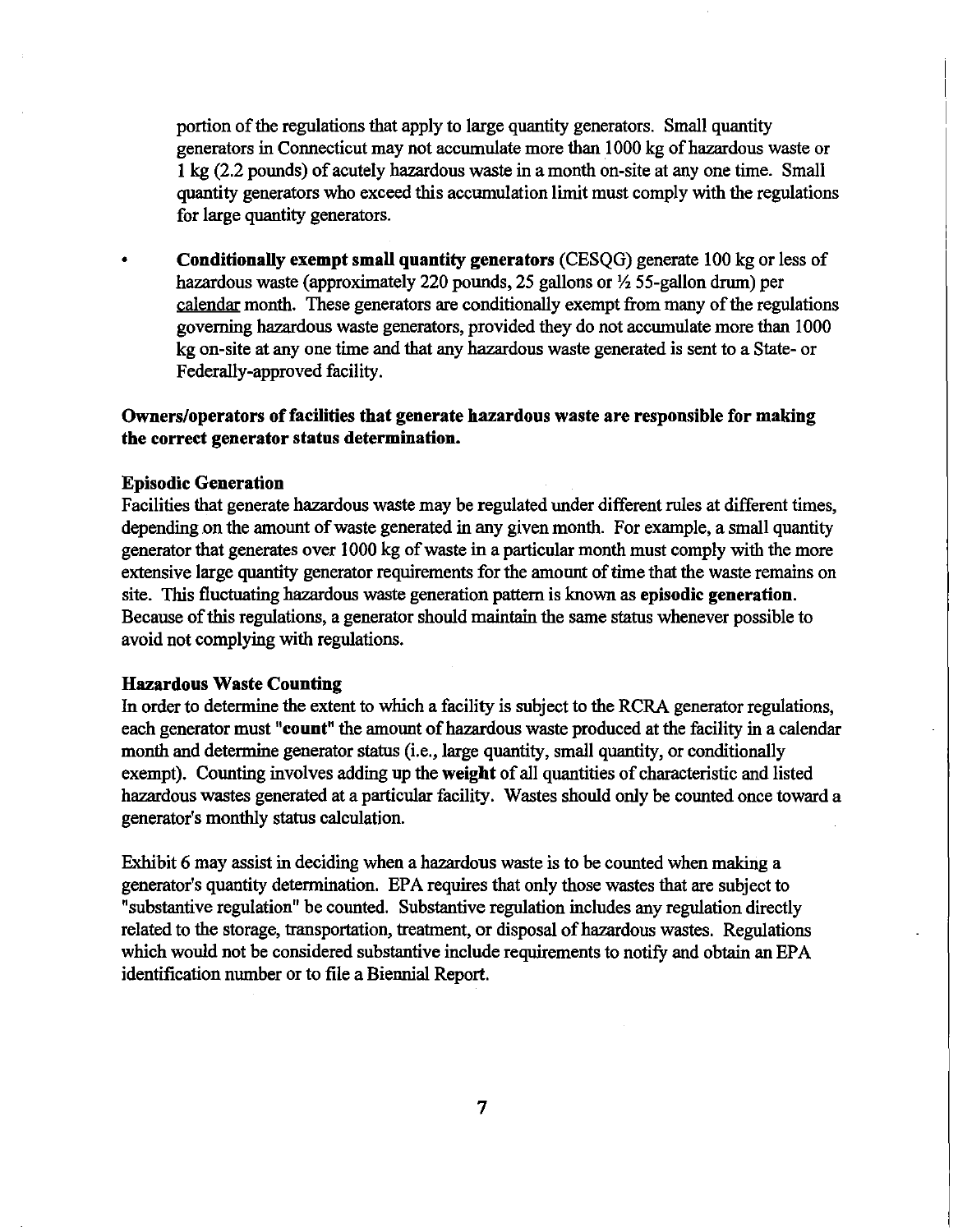| Exhibit 6                       |  |
|---------------------------------|--|
| <b>Hazardous Waste Counting</b> |  |

| time prior to their subsequent management.                                          | Wastes accumulated on-site for any period of                                       | Hazardous waste removed from on-site storage.*                                                                                                    |
|-------------------------------------------------------------------------------------|------------------------------------------------------------------------------------|---------------------------------------------------------------------------------------------------------------------------------------------------|
| Wastes packaged and transported off site.<br>٠                                      |                                                                                    | Hazardous waste produced by on-site treatment<br>(including reclamation) so long as the treated waste<br>has already been counted once.           |
| $\bullet$<br>treatment, storage, or disposal unit.                                  | Wastes placed directly into a regulated on-site                                    | Spent materials that are generated, reclaimed, and<br>subsequently reused on site, so long as the spent                                           |
| ٠<br>listing.                                                                       | Wastes meeting the definition of F, K, P or U                                      | material has already been counted once.<br>Wastes excluded from the definition of solid waste                                                     |
| Wastes removed from exempt units (e.g.,<br>٠<br>wastewater treatment units).        |                                                                                    | under §261.2, i.e., wastewater discharged to a POTW<br>or NPDES point source discharge.                                                           |
| Wastes generated as sludges and removed<br>$\bullet$<br>from product storage tanks. |                                                                                    | Wastes excluded from regulation under §261.4(a)-(f)<br>(e.g., industrial wastewater discharges that are point<br>source discharges (261.4(a)(2)). |
| $\bullet$<br>areas.                                                                 | Wastes generated at satellite accumulation                                         | Recyclable materials under §261.6(a)(3).                                                                                                          |
| <b>Examples:</b>                                                                    |                                                                                    | Wastes reclaimed on-site without prior storage or<br>accumulation.                                                                                |
| Process residuals, sludges.                                                         |                                                                                    | Wastes managed in exempt units (e.g., wastewater                                                                                                  |
|                                                                                     | Wastewater that accumulates on the drip<br>pad and in the collection system, e.g., | treatment units).                                                                                                                                 |
| drip pad sump.                                                                      | When discarded: metal banding (unless                                              | Residues left in empty containers (empty as per<br>\$261.7).                                                                                      |
| protective equipment.                                                               | recycled), wood stickers, personal                                                 | Universal wastes managed under Part 273 once<br>adopted by DEP.                                                                                   |

**\*EPA 's counting Guidelines ate designed** *to* **account for those wastes that are subject to "substantive ragulation." These wastes should only be counted once, and not double counted. Therefore, in this example, because hazardous wastes**  removed from hazardous waste storage have already been counted once, they need not be counted again (§261.5(d)).

# GENERAL RCRA REQUIREMENTS FOR GENERATORS OF HAZARDOUS WASTE

Large and small quantity generators are subject to several specific requirements under RCRA. Regulations require generators to:

- Obtain an EPA identification number
- Properly prepare hazardous waste for transportation
- Follow accumulation and storage requirements
- Manifest hazardous waste
- Satisfy recordkeeping and reporting requirements
- Provide personnel training
- Develop contingency plans (Although Emergency Planning is required for SQGs, no formal written contingency plan is required for SQGs.)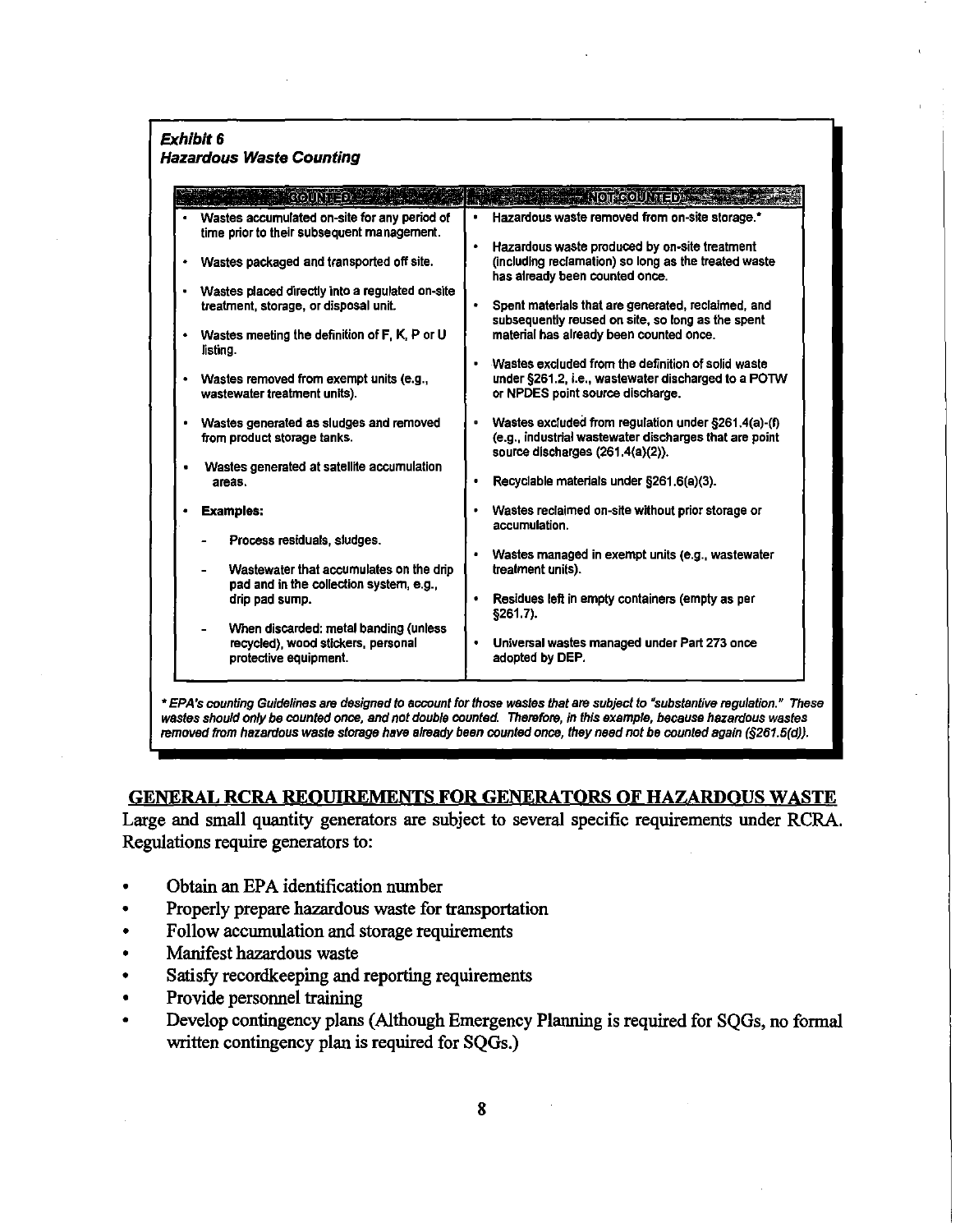The specifics of the above requirements will differ depending upon a facility's generator status. Each of the requirements mentioned above is discussed in more detail below.

## EPA Identification Number

Each EPA identification number consists of a series of letters and digits which uniquely identified a facility. The digits represent the specific facility, and the letters indicate in which State the facility is located. EPA identification numbers are obtained by filing Form 8700-12, "Notification of Regulated Waste Activity," with the appropriate EPA Regional or State RCRA office.

Without an EPA identification number, a generator cannot treat, store, dispose of, transport, or offer for transport any hazardous waste. A generator is also forbidden from offering hazardous waste to a transporter or treatment, storage, or disposal facility (TSDF) that does not have an EPA identification number. On the Federal level, conditionally exempt small quantity generators (CESQG) are not required to obtain EPA identification numbers; however, State policy may require conditionally exempt generators to obtain EPA identification numbers. In Connecticut, CESQGs are not required to obtain EPA identification numbers. However, they must ensure any transporter they use does have an EPA identification number.

#### Pre-Transport Requirements

EPA has adopted the pre-transport regulations used by the U.S. Department of Transportation (DOT). DOT regulations require proper packaging to prevent leakage of hazardous materials, and labeling, marking, and placarding of these wastes to identify characteristics and potential dangers. For more information on DOT prepackaging requirements, consult the regulations in 49 CFR.

## Accumulation Requirements

Although storage of hazardous waste generally requires a RCRA permit, RCRA allows generators to "accumulate" hazardous waste on-site without a permit as long as they comply with specific limits and standards set. out for each generator category.

## Large Quantity Generators

If your municipality falls under LQG requirements, the following will apply to you. Large quantity generators may accumulate waste on-site for up to 90 days without a RCRA permit as long as:

- The waste is properly stored
- The facility has a contingency plan in place
- Facility personnel are trained in proper waste handling procedures.

Large quantity generators may only accumulate hazardous waste in containers, tanks, containment buildings, or on drip pads. Each container and tank must be labeled with the words "hazardous waste," and generators must mark the accumulation start date on each container. Tanks need not have the start date marked on them because they are continually reused. Large quantity generators must, however, be able to demonstrate through manifests and other records that the tank has been emptied within the specified 90-day time frame. In Connecticut each hazardous waste label must also specify the chemical names of the contents.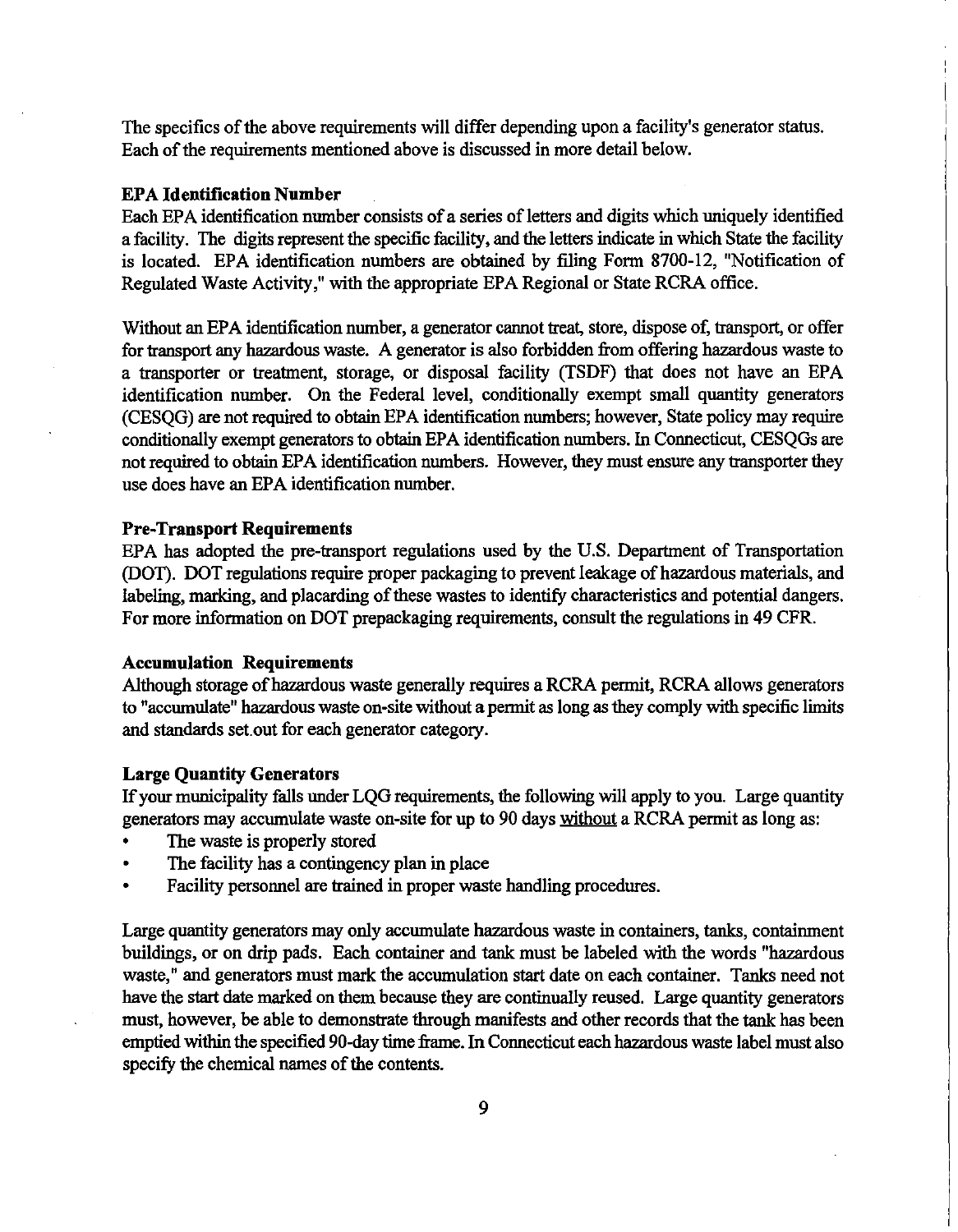## Treatment in Generator Accumulation Units

If a generator continues to store hazardous waste for longer than 90 days, the facility will be considered a hazardous waste storage facility and must obtain a RCRA pennit (see discussion of RCRA permits below). Under Federal regulations, generators may perform treatment (except for thermal treatment such as combustion and incineration) of hazardous waste in accumulation units under the condition that they continue to comply with the general management standards discussed above and do not exceed the 90-day accumulation time limit.

# RCRA Air Emission Standards

On December 6, 1994, EPA finalized its air emission standards under RCRA to reduce volatile organic air emissions from waste management operations. These standards, known as Subpart CC, affect owners/operators managing hazardous waste with a certain volatile organic concentration in tanks, surface impoundments, and containers. Large quantity generators must comply with these regulations in order to maintain their permit-exempt status. If your municipality is a LQG, you must comply with all Subpart CC requirements. The Subpart CC standards became effective on December 6, 1996 (see 59 FR 62896 & 61 FR 59932). Oil-borne facilities using large tanks to store hazardous waste need to carefully consider the applicability of Subpart CC.

# Small Quantity Generators

Small quantity generators may accumulate waste on-site for up to 180 days as long as:

- The on-site quantity does not exceed 1000 kg at any time
- At least one employee who is responsible for coordinating emergency responses is either at the facility or on-call at all times
- The facility has basic safety information, including the name and telephone number of the designated emergency coordinator, location of fire extinguishers, spill control materials, and the fire department phone number posted next to the telephone
- Personnel are familiar with the emergency procedures to be followed in the event of a spill or accident.

If waste is stored in drums for longer than 180 days, the facility will be considered a storage facility and must obtain a RCRA permit (see discussion of RCRA permits below). Small quantity generators may also treat hazardous waste in accumulation units provided they comply with the general management and time limit restrictions discussed above.

#### Conditionally Exempt Small Quantity Generators

Conditionally exempt small quantity generators may accumulate hazardous waste on-site as long as they do not have on-site, at any one time, more than 1000 kg of hazardous waste, or 1 kg of acutely hazardous waste. There are no accumulation time limits for conditionally exempt small quantity generators. CESQGs must keep all hazardous waste determinations including any analytical results on-site for *at least three years.* CESQGs should inform employees of hazardous wastes at the site, how to safely and properly manage the wastes, and what to do in the case of an emergency. DEP recommends that CESQGs follow best management practices when conducting any recordkeeping, personnel training, or emergency planning.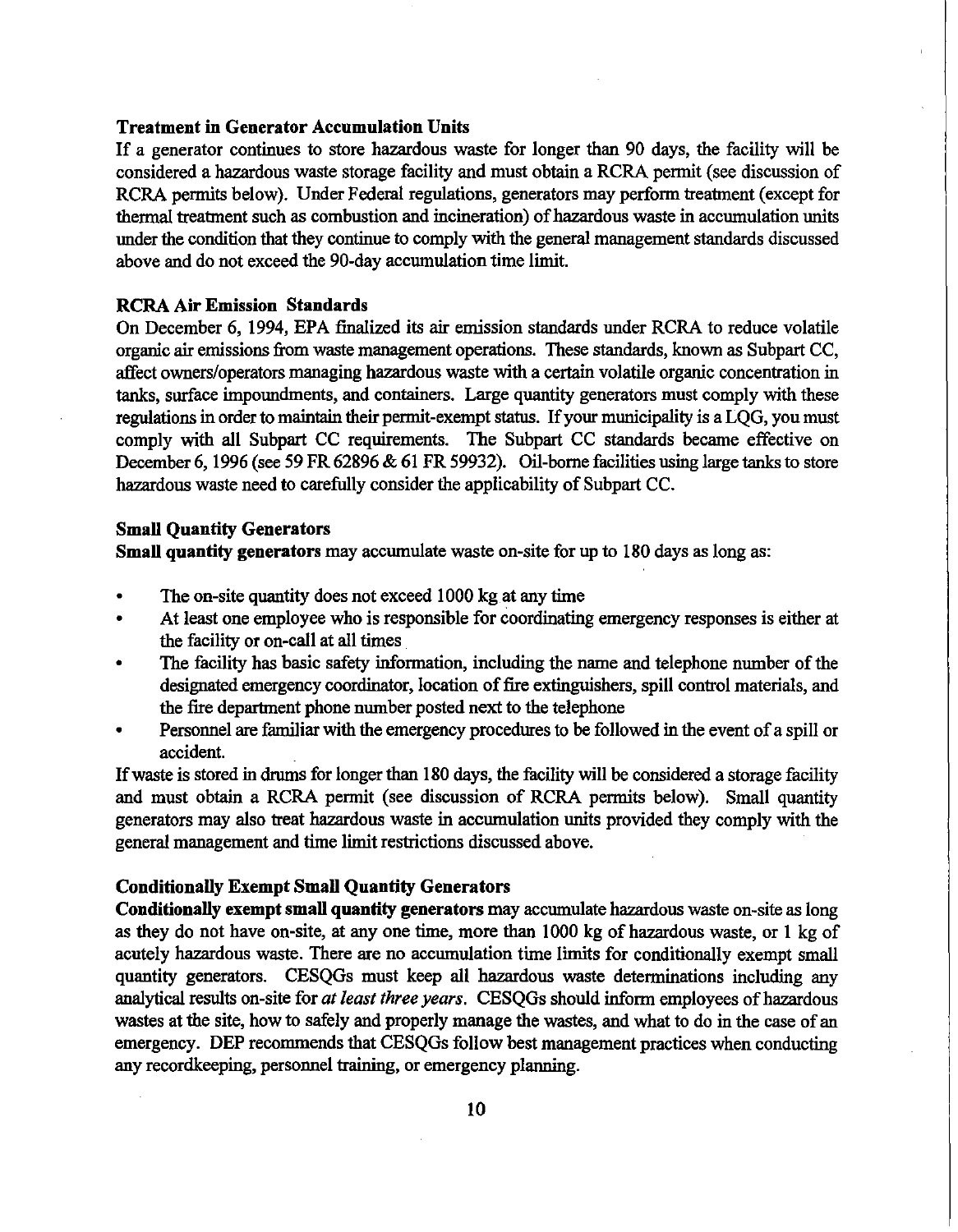# **Satellite Accumulation**

Many municipal public works garages may temporarily store their hazardous waste in locations at or near the point of generation before taking the waste to a central accumulation area at the facility (i.e., the "90-day area"). Tbis **satellite accumulation** is permissible under Federal RCRA regulation, provided certain criteria are met. Generators may accumulate up to *55* gallons of hazardous waste, or one quart of acutely hazardous waste, at or near the point of generation in satellite accumulation areas without triggering the generator's "90-day clock." The following requirements apply to satellite accumulation:

- Containers must be labeled as "HAZARDOUS WASTE" and with other words that identify the contents of the container.
- Once the 55-gallon limit is reached in the satellite accumulation area, the containers must be removed within 72 hours and taken to a central accumulation area.
- The 90- or 180-day facility accumulation limit begins with respect to satellite accumulation waste as soon as the waste is removed from the satellite accumulation area.
- When the 55-gallon limit is reached, generators must mark the container with the start date that excess waste started to accumulate. Generators then have three days to remove the hazardous waste to a central accumulation area where the 90- or 180- day accumulation time will begin, depending on their generator status.

EPA does not limit the number of satellite accumulation areas allowed at a particular facility, nor does it specify the type or size of containers that may be used. As long as the *5* 5-gallon limit is not exceeded, owners/operators may use a variety of containers to accumulate wastes in a satellite area. A municipal public works garage should call DEP with any questions regarding proper satellite areas.

# **Storage Requirements**

Hazardous waste may be stored in 55-gallon drums, tanks, or other units suitable for the type of waste generated.

If hazardous waste is stored in **containers:** 

- The container must be clearly marked with the words "HAZARDOUS WASTE", identify the chemical contents and the date the accumulation starts.
- Containers must be compatible with the waste and kept in good condition. Containers must be replaced if they begin to leak.
- Containers must be kept closed and sealed except when being emptied or filled.
- Containers must be inspected each week for leaks or corrosion.
- If a container is used to store ignitable or reactive waste, it must be placed at least 50 feet (15) meters) from the facility property line to create a buffer zone.
- Wastes that can react together must never be stored together to prevent dangerous reactions upon contact.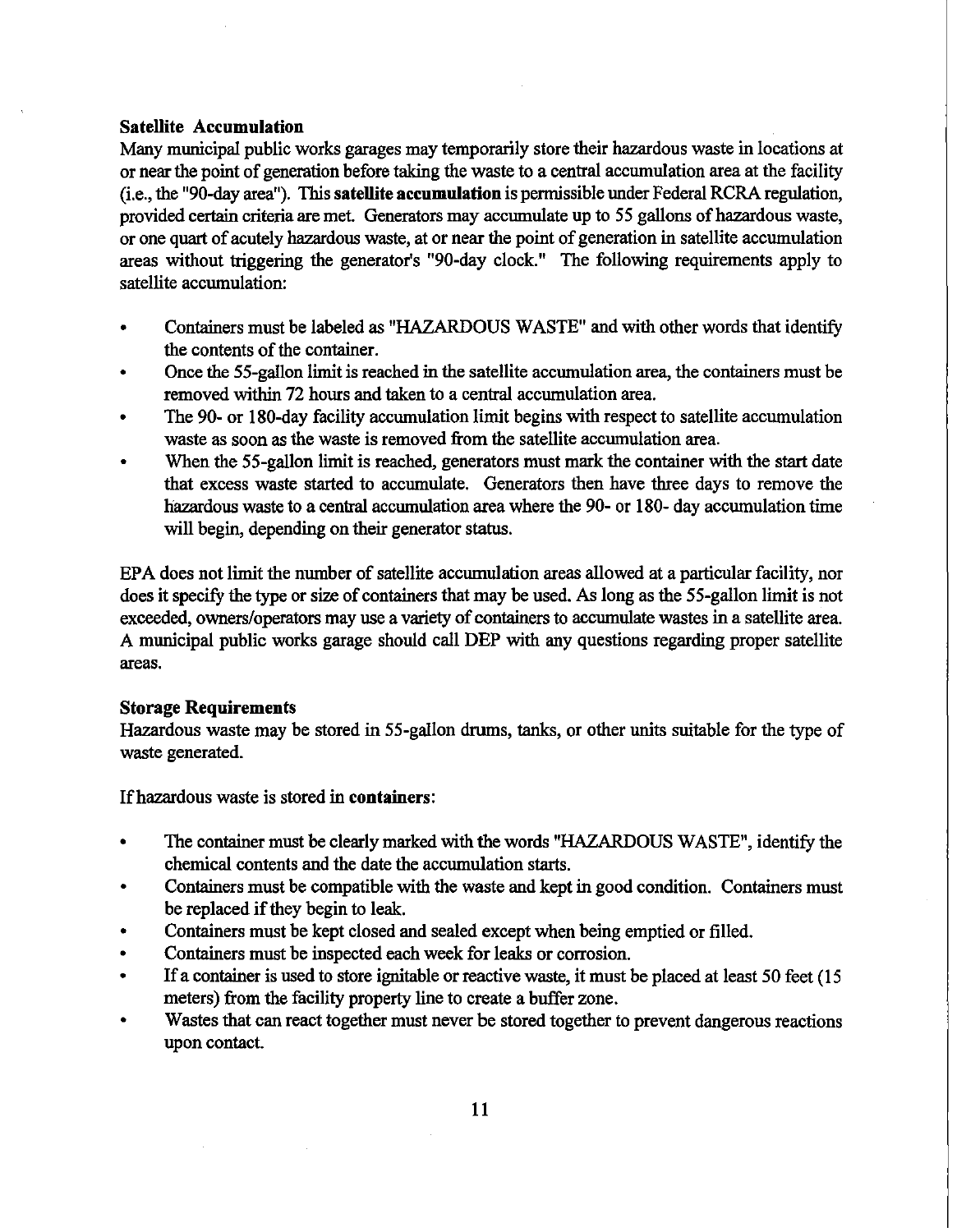Generators may also store hazardous waste in **tanks,** provided they meet certain standards. If **small quantity generators** are accumulating hazardous waste in tanks:

- The tank must be kept covered or, if uncovered, there must be at least two feet of space between the top of the tank and the waste being stored (unless the tank is equipped with secondary containment).
- If the tanks have equipment that allows waste to flow into them continuously, waste feed cutoff or bypass systems must be provided to stop the flow in case of problems.
- Monitoring or gauging systems must be inspected each operating day and the tanks themselves must be inspected each week for leaks or corrosion.
- For tanks containing ignitable or reactive wastes, a buffer zone must be established between the tank and the facility property line. At a minimum, buffer zones must meet appropriate National Fire Protection Association (NFPA) requirements. Owners/operators can obtain this information from the local frre department.

# **Manifest Requirements**

A generator who transports, or offers for transportation, hazardous waste for off-site treatment, storage, or disposal must prepare a Uniform Hazardous Waste Manifest (Form 8700-22A). Manifests allow generators, as well as regulators, to track the movement of hazardous waste from its point of generation to the point of ultimate treatment, storage, or disposal. Each party that handles the waste must sign the manifest and retain a copy. Once the transport is complete, the receiving facility must return a signed copy of the manifest to the generator (within 60 days for small quantity generators, and within 45 days for large quantity generators). If no copy of the signed manifest is received by the generator, an exception report must be filed.

RCRA manifests contain the following information:

- Name and EPA identification number of the generator, transporter, and the designated TSDF
- DOT description of the waste
- Quantity of waste
- Address of the designated TSDF to which the waste is being transported
- Certification that the generator has in place a program to reduce the volume or toxicity of waste and that the treatment, storage, and disposal method chosen by the generator is the most practical method currently available.

# **Personnel Training**

Large and Small quantity generators must satisfy certain personnel training requirements. These requirements help to ensure that all employees in contact with hazardous waste are knowledgeable of the dangers involved and educated on proper waste handling procedures and precautions. If your municipal garage is a Large quantity generator, you are subject to the same personnel training requirements as permitted RCRA facilities. To fulfill these requirements, facility personnel must successfully complete a program of classroom instruction or on-the-job training that teaches them to perform their duties in a safe and effective manner. Employees must complete the program within six months after beginning their employment and must take part in an annual review of the initial training.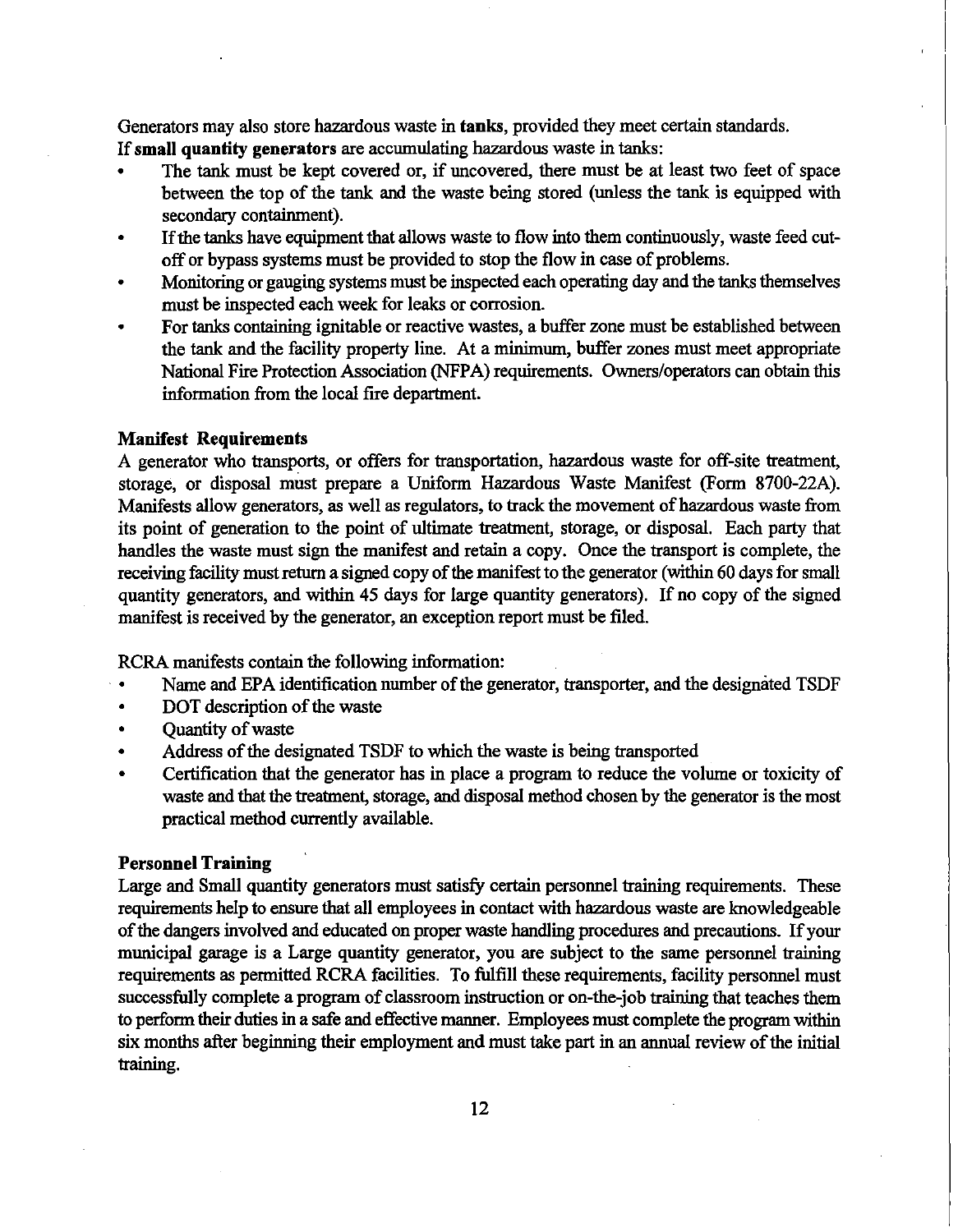Municipal garages that are Small quantity generators are not required to satisfy these requirements, but are responsible for ensuring that facility personnel are instructed in proper waste handling procedures. Municipal garages that fall under Conditionally exempt small quantity generator requirements are not subject to personnel training requirements.

#### Contingency Plans

Generators are required to have a contingency plan in place at the facility that outlines the proper response procedures necessary to minimize hazards posed by fires, explosions, or unplanned releases of hazardous waste from the facility. Similar to personnel training requirements, large quantity generators are subject to the same contingency plan requirements as permitted facilities. Details of the precautionary measures that must be taken are found in the regulations.

Extensive plans are not required for municipal garages that fall under the requirements of small quantity generators; rather, small quantity generators must construct a modified version of the plan. Conditionally exempt small quantity generators are not required to have contingency plans.

# Recordkeeping and Reporting Requirements

Hazardous waste generators must satisfy several recordkeeping and reporting requirements. Large quantity generators who transport hazardous waste off-site must submit a biennial report by March 1 of each even-numbered year. This report details the generator's activities during the previous calendar year, including the quantity and nature of the hazardous waste generated; and the name, address, and EPA identification number of each TSDF to which waste was sent and each transporter who handled the waste for the facility. The report must also describe the facility's efforts to reduce the volume and toxicity of the wastes generated and the changes in volume and toxicity actually achieved compared to previous years (waste minimization report). Small Quantity Generators are required to submit an abbreviated biennial report. Conditionally Exempt Small Quantity Generators are not required to submit a biennial report.

To ensure the safe and efficient transport of hazardous waste to off-site facilities, RCRA requires facilities to return a signed copy of the manifest to the generator within a certain time frame. Small quantity generators must receive a copy within 60 days, large quantity generators within 45 days. Owners/operators who do not receive a copy of the manifest signed and dated by the TSDF within the appropriate time period must submit an exception report. Although there is no specific form, the contents of the exception report are specified in the regulations. Conditionally exempt small quantity generators are not required to prepare a manifest, and thus are not subject to the exception reporting requirements.

All generators including municipal garages must keep signed copies of manifests for at least three years from the date waste was accepted by the initial transporter. The generator must also retain a copy of each biennial report for three years from the due date of the report. In addition, a generator must keep records of any test results or waste analyses for at least three years. The three-year period for retention of records is automatically extended during an enforcement action.

Exhibit 7 on the following page summarizes the different regulatory requirements for LQGs, SQGs and CESQGs.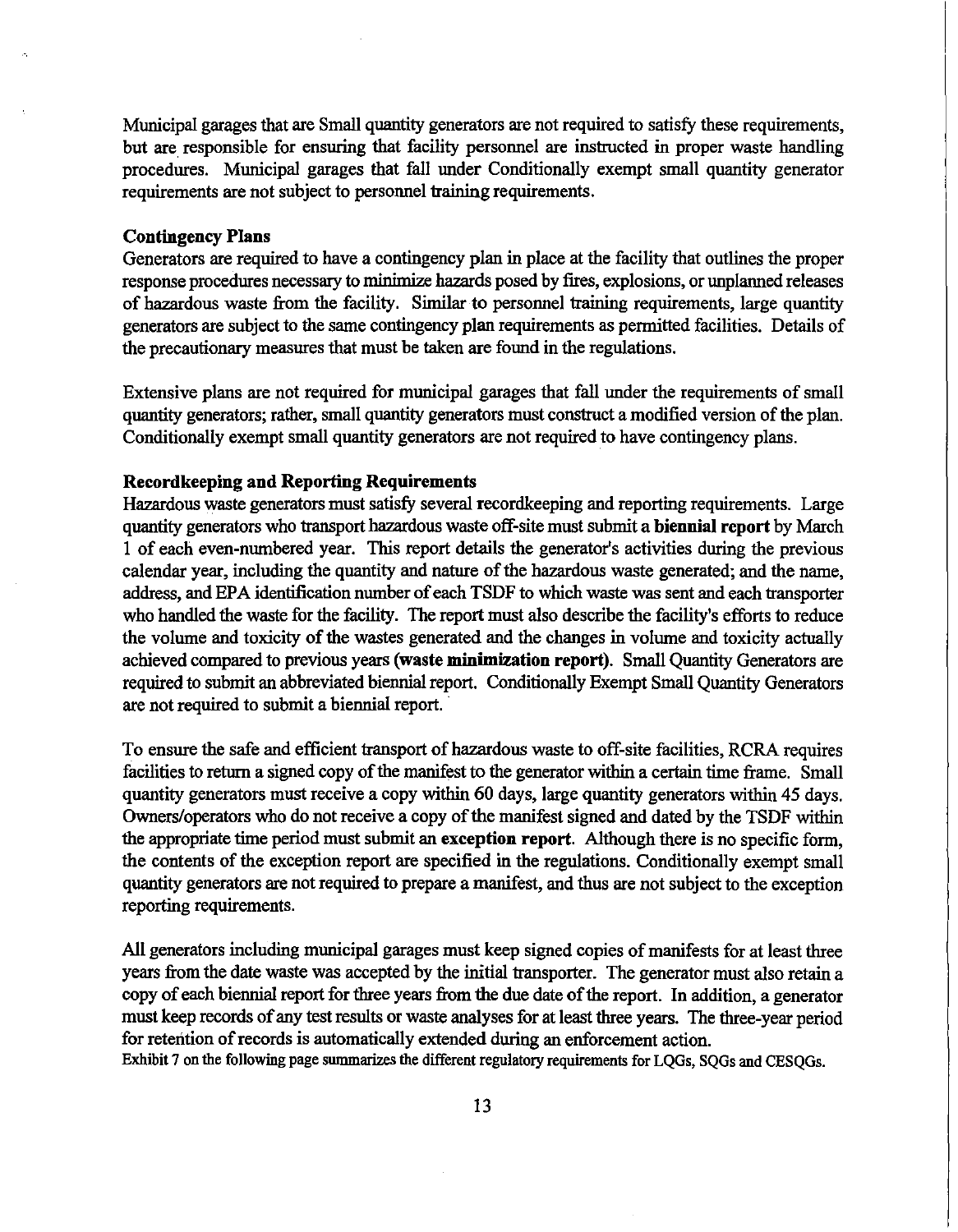## Exhibit 7 Requirements for Facilities that are Generators of RCRA Hazardous Waste

|                                                                          |                                                                                                                                                                                                                                                                                                          | <b>Example 2019 Property South American South According to the Conditionally Exempts</b>                                                                                                                                                                                                             |                                                                              |
|--------------------------------------------------------------------------|----------------------------------------------------------------------------------------------------------------------------------------------------------------------------------------------------------------------------------------------------------------------------------------------------------|------------------------------------------------------------------------------------------------------------------------------------------------------------------------------------------------------------------------------------------------------------------------------------------------------|------------------------------------------------------------------------------|
| <b>Hazardous Waste</b><br><b>Quantity Limits</b><br>(per calendar month) | 1000 Kg hazardous waste<br>or<br>1 Kg acute hazardous waste                                                                                                                                                                                                                                              | Greater than 100 Kg but less<br>than 1000 Kg hazardous waste<br><1 Kg acute hazardous waste                                                                                                                                                                                                          | < 100 Ka<br>OГ<br>< 1 Kg acute hazardous waste                               |
| <b>Waste Determination</b>                                               | Yes                                                                                                                                                                                                                                                                                                      | Yes                                                                                                                                                                                                                                                                                                  | <b>Yes</b>                                                                   |
| <b>EPA ID Number</b>                                                     | <b>Yes</b>                                                                                                                                                                                                                                                                                               | <b>Yes</b>                                                                                                                                                                                                                                                                                           | <b>No</b>                                                                    |
| <b>On-Site Accumulation</b><br><b>Quantity Limits</b>                    | None                                                                                                                                                                                                                                                                                                     | <1000 Ka<br>< 1 kg acute hazardous waste                                                                                                                                                                                                                                                             | 1000 Ka<br>1 Kg acute hazardous<br>< 100 Kg spill residue from<br>acute HW   |
| Maximum<br><b>Accumulation Time</b>                                      | 90 days                                                                                                                                                                                                                                                                                                  | 180 days                                                                                                                                                                                                                                                                                             | No Limit*                                                                    |
| <b>Storage Requirements</b>                                              | Comply with all 40 CFR Part<br>265 management standards for<br>tanks, containers, containment<br>buildings and secondary<br>containment                                                                                                                                                                  | Comply with all 40 CFR part 265<br>management standards for<br>tanks, containers, and<br>containment buildings and<br>secondary containment.                                                                                                                                                         | None"                                                                        |
| <b>Off-Site Waste</b><br>Management                                      | RCRA permitted or interim<br>status HW facility                                                                                                                                                                                                                                                          | RCRA permitted or interim status<br><b>HW</b> facility                                                                                                                                                                                                                                               | RCRA permitted or interim status<br>facility or state approved facility      |
| <b>Contingency Plan</b>                                                  | Full plan to minimize hazards<br>from fires, spills, explosion                                                                                                                                                                                                                                           | Posting emergency information<br>by telephones                                                                                                                                                                                                                                                       | None*                                                                        |
| <b>Permitted Transporter</b><br><b>Required</b>                          | Yes                                                                                                                                                                                                                                                                                                      | Yes.                                                                                                                                                                                                                                                                                                 | <b>Yes</b>                                                                   |
| <b>Treatment on Site</b><br>without a RCRA Permit                        | No (With exceptions including<br>treatment in containers and<br>tanks)                                                                                                                                                                                                                                   | No (With exceptions including<br>treatment in containers and<br>tanks)                                                                                                                                                                                                                               | No (Except for treatment in<br>containers and tanks or on-site<br>recycling) |
| <b>Manifest</b>                                                          | Yes                                                                                                                                                                                                                                                                                                      | Yes                                                                                                                                                                                                                                                                                                  | <b>No</b>                                                                    |
| <b>Biennial Report</b>                                                   | <b>Yes</b>                                                                                                                                                                                                                                                                                               | Yes (abbreviated form)                                                                                                                                                                                                                                                                               | No                                                                           |
| Recordkeeping                                                            | <b>Manifests</b><br>$\bullet$<br><b>Biennial reports</b><br>۰<br><b>Exception reports</b><br>ä<br>$\bullet$<br><b>Test results</b><br>Records of past<br>management practices<br>Documentation if any past<br>decontamination of<br>equipment to eliminate<br>waste codes<br><b>Waste Determinations</b> | <b>Manifests</b><br>٠<br><b>SQG Biennial reports</b><br>٠<br><b>Exception reports</b><br><b>Test results</b><br>٠<br>Records of past<br>management practices<br>Documentation if any past<br>$\bullet$<br>decontamination of<br>equipment to eliminate<br>waste codes<br><b>Waste Determinations</b> | <b>Waste Determinations</b>                                                  |
| <b>Personnel Training</b>                                                | Formal classroom training with<br>annual updates                                                                                                                                                                                                                                                         | Employees must be familiar with<br>waste handling and emergency<br>procedures relevant to their<br>position                                                                                                                                                                                          | None*                                                                        |

• Best Management Practices, including responsible handling and storage of wastes is recommended.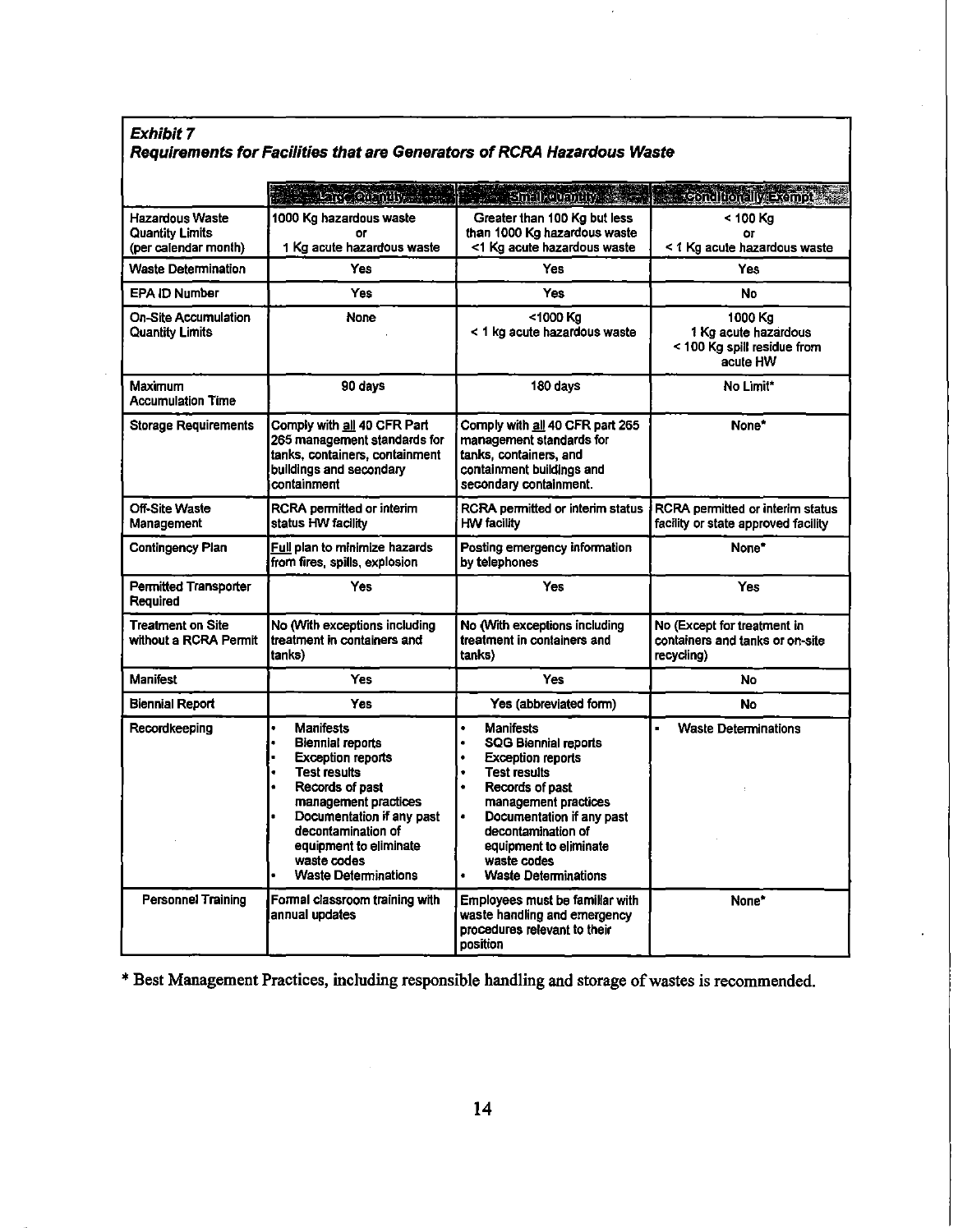# LAND DISPOSAL RESTRICTIONS

The RCRA Land Disposal Restrictions (LDR) require that hazardous waste must meet specified treatment levels in order to be disposed of on the land. An example of land disposal is the placement of wastes into a landfill or lagoon. EPA has assigned each waste code identified under RCRA a specific treatment standard that must be met before land disposal can occur. Treatment standards can be expressed in two ways: (1) as a specific technology (e.g., combustion, vitrification) that must be applied to the waste in order to meet the standard, or (2) as specific concentration levels. Facilities managing wastes with treatment standards expressed as concentration levels may perform any type of treatment on the waste stream to achieve the standard (keep in mind however, that a generator cannot perform thermal treatment, such as incineration or combustion, unless they obtain a RCRA permit). EPA does not allow the dilution of hazardous waste to meet LDR treatment standards.

Wastes which do not meet treatment standards cannot be land disposed unless EPA has granted a variance, extension, or exclusion for a particular waste stream. Also, certain newly identified wastes (those identified on or after November 8, 1984) have not yet been assigned treatment standards. This is because EPA needs time to determine the best methods available to treat these wastes in order to establish treatment standards. Until a treatment standard has been developed, these wastes will not be subject to LDR.

Generators and TSDFs managing hazardous wastes that are subject to LDR have specific notification, certification, waste analysis, and recordkeeping requirements. Similar to a hazardous waste manifest, LDR notification and certification paperwork helps hazardous waste handlers and EPA ensure that wastes are being properly treated before land disposal.

# Waste Subject to **LDR** Requirements

Generators are responsible for determining whether their waste is subject to LDR. This is accomplished by either testing the waste or by applying generator process knowledge. If a waste is subject to LDR but does not meet the applicable treatment standards, generators must provide written notification to the TSDF to which the waste is being sent. Although there is no specific LDR notification form, EPA does require specific information to be included in the notice, including:

- EPA hazardous waste code
- Identification of the waste as a wastewater or non-wastewater
- Manifest number of the shipment
- Waste analysis information (if available)
- For certain specified wastes, any additional hazardous constituents present in the waste.

If an LDR waste does meet applicable treatment standards, the generator must certify to the receiving TSDF that the waste meets the required treatment standards. Generators must keep a copy of all notifications and certifications for at least five years.

Generators may treat their waste on-site to meet LDR treatment standards. To do so, they must first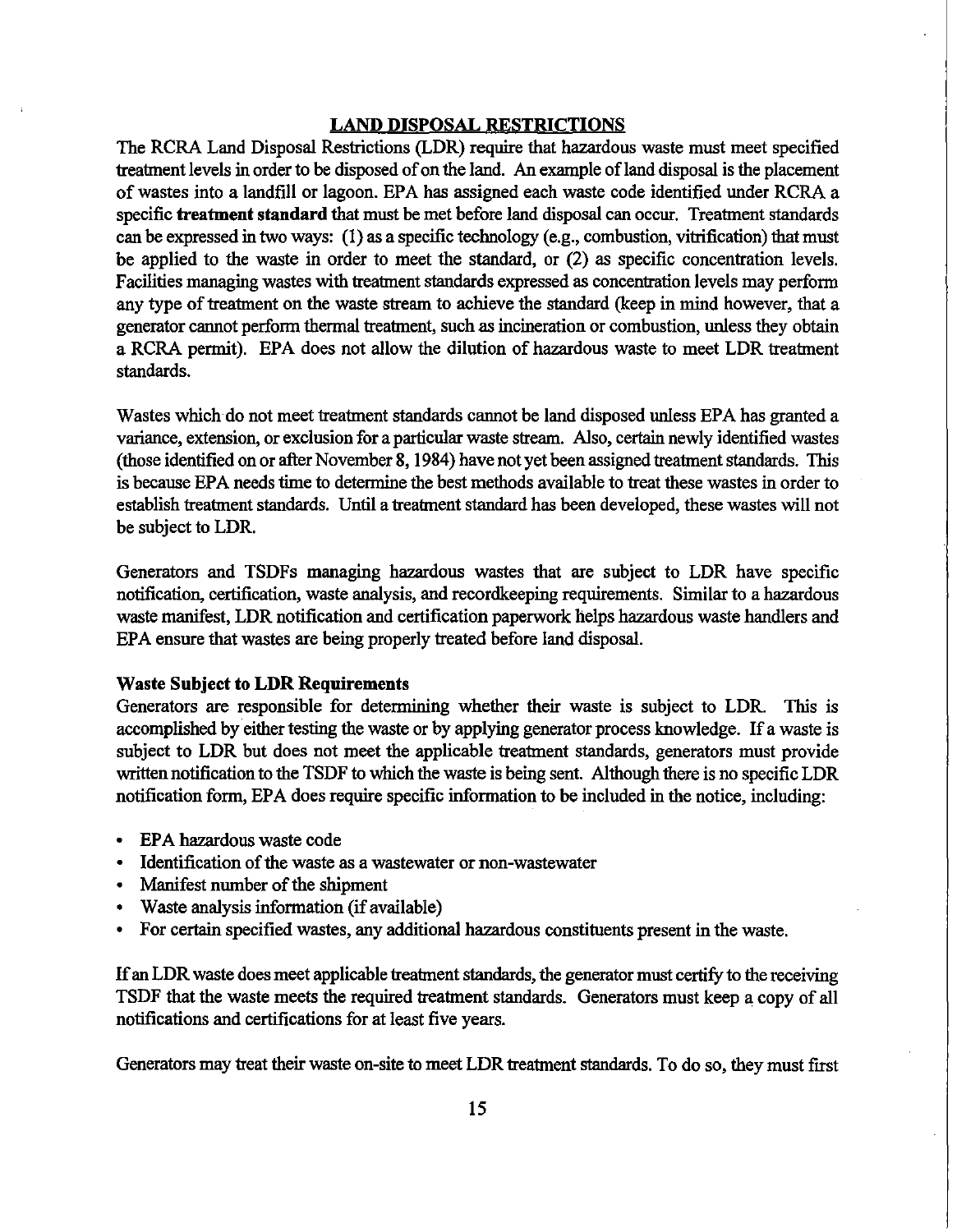develop a written waste analysis plan (WAP). The WAP must justify the frequency of testing based on a detailed analysis of a representative sampling of the waste, and contain information necessary for proper treatment of the waste. Generators who perform on-site treatment of hazardous waste that is unrelated to LDR treatment standards are not required to develop a WAP.

# RCRA PERMITTING

Permits are an essential part of the RCRA Subtitle C program. RCRA requires facilities that treat, store, or dispose of hazardous waste to obtain an operating permit. A permit establishes rigorous site-specific administrative and technical hazardous waste management standards to which a TSDF must adhere.

# Permit Exemptions

There are limited circumstances under which a facility can treat, store, or dispose of hazardous waste without a permit:

- Large quantity generators storing hazardous waste on site for less than 90 days, and small quantity generators storing hazardous waste on site for less than 180 days
- Owners/operators of totally enclosed treatment facilities, wastewater treatment units, and elementary neutralization units
- Persons engaged in containment activities during an emergency response (e.g., spills, accidents)
- Owners/operators of solid waste disposal facilities handling only conditionally exempt small quantity generator wastes.

Any facility that does not qualify for a permit exemption and that treats, stores, or disposes of hazardous waste must obtain a RCRA permit. Because treatment, storage, and disposal generally involve several different types of units and multiple activities, the permitting regulations impose requirements far more extensive than those imposed upon a generator.

# PERMITTING STANDARDS

RCRA permitting standards consist of both general TSDF standards as well as unit-specific standards. Under most circumstances, Municipal Public Works Garages will not be TSDFs, and will not be required to apply for a RCRA permit. The general RCRA TSDF standards require facilities to:

- Conduct detailed chemical and physical analyses of waste managed at the facility
- Install security measures to protect human health, safety, and the environment
- Develop and conduct a written facility inspection plan
- Ensure that facility personnel are trained to handle any hazardous waste with which they may come into contact
- Properly manage all wastes to minimize the chance of ignition, reaction, or explosion
- Comply with standards prohibiting the siting of a facility in areas prone to flooding or seismic activity
- Develop emergency preparedness and contingency plans
- Comply with general manifesting, recordkeeping, and reporting requirements.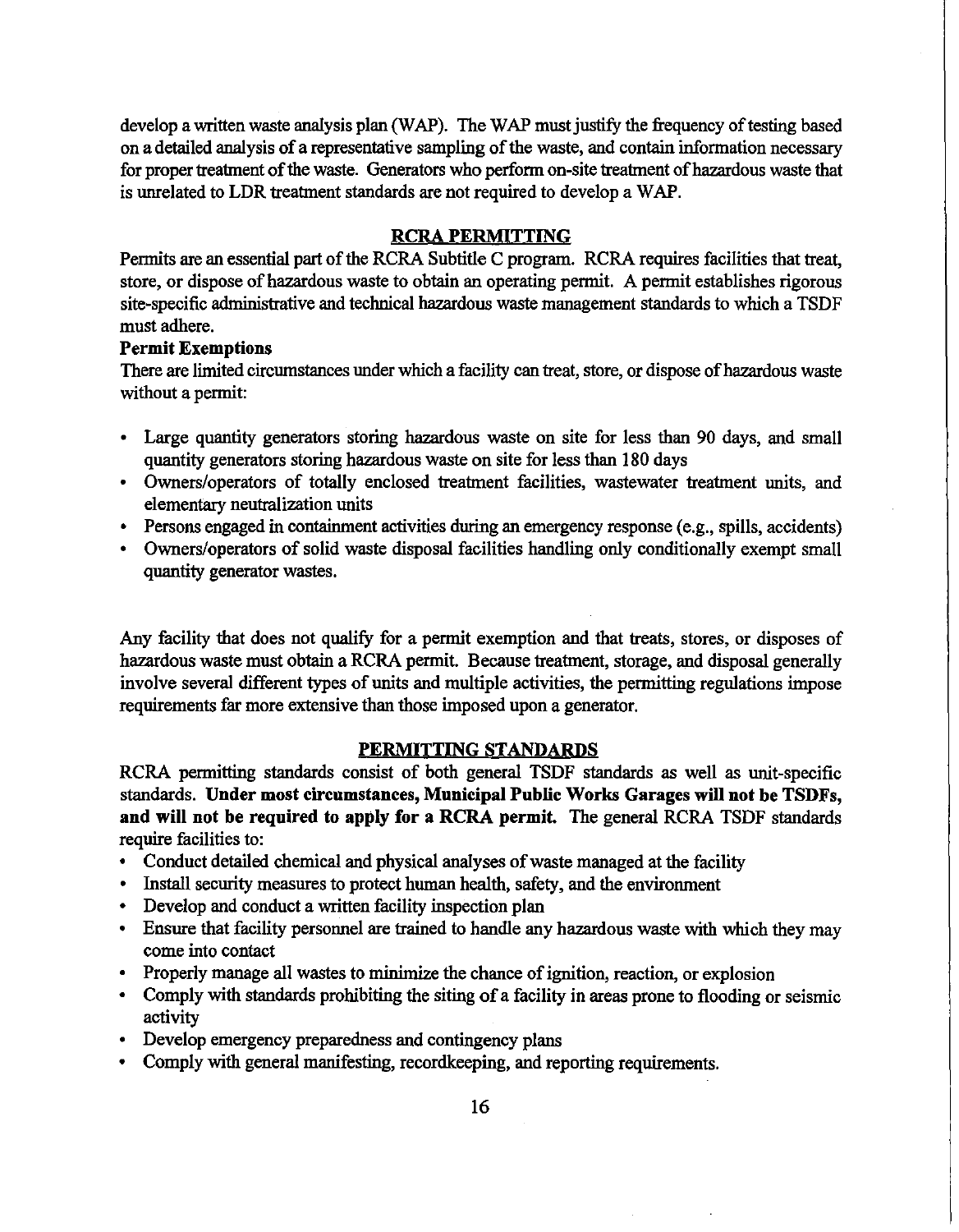All new facilities requiring a RCRA permit must apply for, and receive, a permit before construction of the facility can begin. Owners/operators of existing facilities must operate under RCRA's interim status standards while seeking a permit or awaiting permit approval by EPA. With few exceptions, RCRA's interim status standards are very similar to the permitting standards.

## Permit Applications

RCRA pennit applications are lengthy and comprehensive, consisting of two parts: Part A and Part B. Both parts of the application provide EPA with the information necessary to establish sitespecific requirements. The Part A application is submitted on Form 8700-23, and consists of basic facility information such as the name, mailing address, and location of the facility. The Part B application is the more complex, narrative part of the pennit application in which the applicant describes, in great detail, the types of wastes that will be managed at the facility, precautionary measures that will be taken to protect human health and the environment, and all waste analysis, facility inspection, and contingency plans that will be part of everyday activities of the facility.

Once EPA receives this information, the application is reviewed, presented for public comment, then approved or denied. All RCRA pennits are effective for a fixed term, not to exceed ten years. At that time, the permit may be modified, reissued, or terminated.

### Facilities and Permits

The process of obtaining a RCRA treatment, storage, and disposal permit is difficult and lengthy, sometimes taking two years or more to complete. Facilities can, and often do, avoid the need to obtain a RCRA permit by maintaining their permit-exempt status as a hazardous waste generator. To do this, a facility must ensure that any waste generated at the facility is removed and sent to a permitted or interim status TSDF within the appropriate time frame (within 90 days for large quantity generators and within 180 days for small quantity generators). Because most municipal garages do not generate large volumes of waste, the majority of garages should not find it difficult to remain exempt from permitting requirements.

# CLOSURE REOUIREMENTS AT PERMITTED FACILITIES

All hazardous waste management facilities eventually cease their treatment, storage, or disposal activities. When ceasing operation, these facilities must be closed and maintained in a way that ensures that they do not pose a future threat to human health and the environment.

Closure regulations can be divided into two parts: general closure standards and unit-specific standards. General closure standards apply to all TSDFs entering into closure. Unit-specific standards address the specific types of waste management units regulated under RCRA. Both general and unit-specific standards must be satisfied to complete closure activities. The maximum time allowed to complete closure after the unit has received its final volume of waste is 180 days. Extensions to this 180-day time period may be granted under certain circumstances by the EPA Regional Administrator. All TSDFs must submit closure plans explaining, in detail, how the facility will achieve the closure standards. Permitted facilities must submit this plan with their Part B permit application. Interim status facilities must have written closure plans on-site six months after they become subject to the RCRA TSDF standards.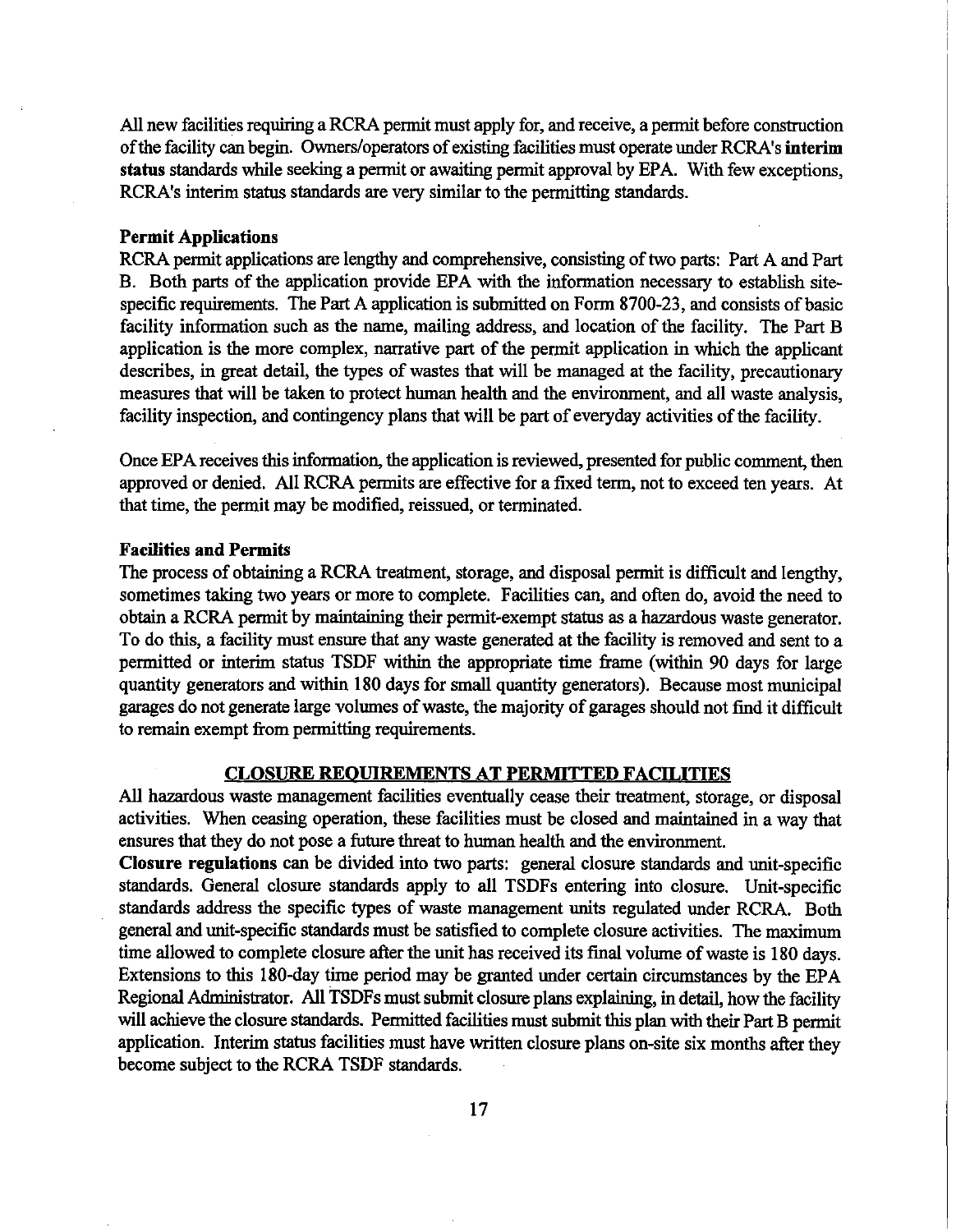Each closure plan must:

- Describe how each hazardous waste management unit at the facility will be closed
- Estimate the maximum inventory of hazardous waste that will be on-site during the facility's operating life
- Describe closure methods necessary to remove and manage waste present at the facility
- Describe any other steps necessary to achieve complete closure
- Contain a schedule of closure dates, including the amount of time each closure activity will take
- Contain an expected date of final closure.

## **Post-Closure Requirements**

Owners/operators who cannot "clean close" their facility by removing or decontaminating all equipment, structures, and soils must also enter into a period of post-closure care to prevent or control any future releases into the environment. Post-closure is normally a 30-year period after closure during which owners/operators must conduct groundwater monitoring and maintenance activities to prevent releases. Facilities entering into post-closure must obtain a post-closure permit, and must also submit a post-closure plan to the EPA Regional Administrator describing how these activities will be conducted.

#### **Closure of Facilities**

Facilities that maintain generator status under RCRA are subject to limited closure requirements. Large quantity generators must close their accumulation units in a manner that minimizes or eliminates post-closure release of hazardous waste into the environment, and must dispose of or decontaminate equipment, structures, and soils at the facility.

Small quantity generators are not subject to generic closure requirements; instead, small quantity generators must comply with applicable unit-specific closure requirements contained in the regulations. For example, at closure, all accumulated hazardous waste and residues must be removed from any materials, equipment or structures within the building. Small quantity generators accumulating hazardous waste in tanks must also, comply with the appropriate tank closure requirements.

Hazardous wastes generated from closure activities must be handled according to applicable RCRA regulations. EPA has not established specific Federal cleanup levels to verify "clean closure." Many States including CT, however, have established risk-based cleanup levels depending upon projected land use at the facility. Thus, facilities must work closely with their implementing agency to determine specific levels of decontamination that will ensure the protection of human health and the environment.

# **Underground Storage Tanks**

RCRA's Underground Storage Tank (UST) program establishes a comprehensive regulatory scheme for the management of USTs storing petroleum and hazardous substances as defined under CERCLA. The regulations establish minimum standards for new tanks and require owners/operators of existing tanks to either upgrade, replace, or close them according to the regulations.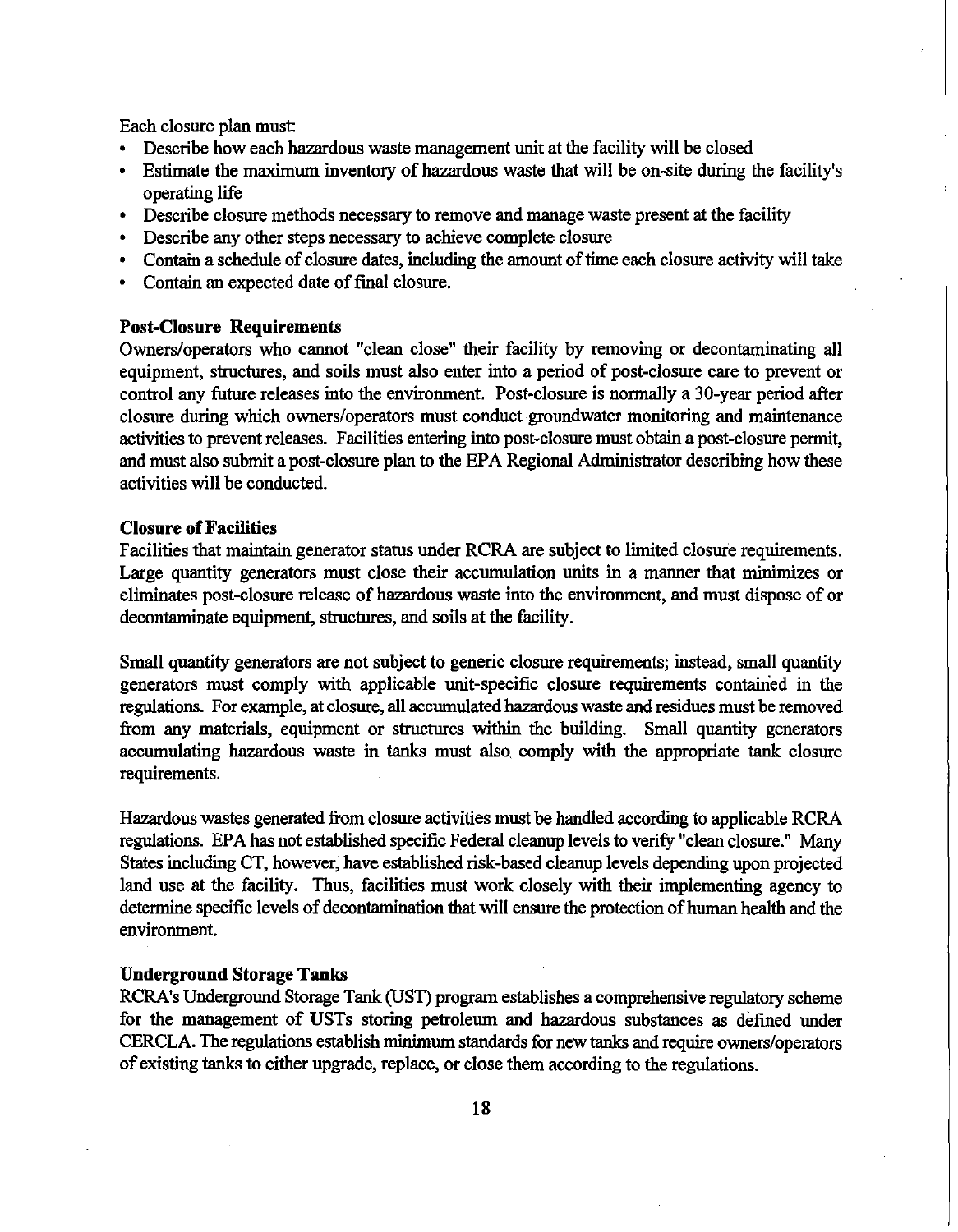The regulations are divided into two parts. The first part contains technical requirements designed to reduce the chances of releases from USTs, detect leaks and spills when they occur, and secure prompt cleanup in the event of a release. The second part of the UST regulations consists of financial responsibility requirements to ensure that, in the event of a spill or leak from an UST, a facility will have the financial resources to pay for cleanup and compensate any third parties involved. The financial responsibility requirements apply only to USTs containing petroleum.

Some facilities are subject to the UST regulations; although, the definition of "regulated substance" as it applies to the UST program specifically excludes RCRA hazardous wastes. This is because RCRA already has standards regulating the management of tanks containing hazardous waste, whether underground or above ground. As a result, tanks accumulating hazardous waste at a facility, even if underground, are not subject to the UST regulations. If a facility does have an underground storage tank (defined as a tank system whose volume is 10 percent or more below the surface of the ground) on-site that contains petroleum or hazardous substances as defined under CERCLA, it may be subject to the UST regulations.

Although there are no Federal RCRA standards for the management of products in aboveground tanks, States may have established such requirements. (Refer to CT-DEP - Underground Storage Tank Unit 860-424-3298)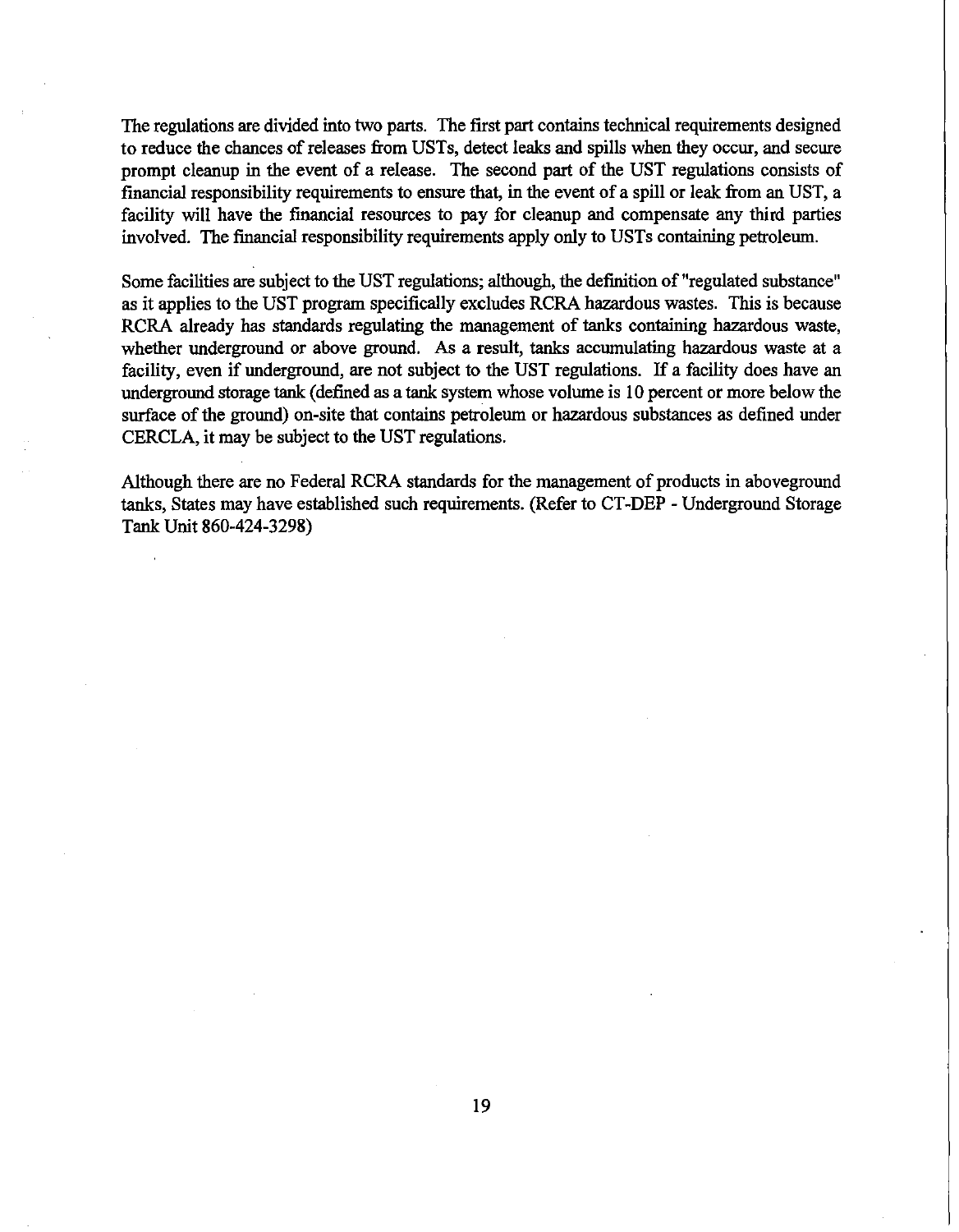# Municipal Public Works Garage Information

As a municipal public works garage, you are most likely either a small quantity generator ("SQG") or a conditionally exempt small quantity generator ("CESQG"). This document is intended to help municipal public works garages begin to address hazardous waste and Connecticut Regulated Waste management. If there are any questions regarding this guidance document or hazardous waste management at the garage, the garage should contact the DEP COMPASS line at (888) 424-4193.

The wastes listed here are only some wastes that may be generated at the Public Works Garage, and may not include all of the wastes generated at every garage. All Garage employees should evaluate the wastes generated at the garage and determine whether the waste is RCRA hazardous waste, non-RCRA, Connecticut regulated waste or special waste, or a municipal solid waste.

If the garage is a conditionally exempt small quantity generator, some of the following information would fall under Best Management Practices instead of Regulation. However, in order for the garage to maintain in compliance, it would be beneficial to follow these guidelines. Hazardous waste determination are required under both federal and state regulation, regardless of the generator status of the garage. ALWAYS maintain your hazardous waste determinations for all of your wastes, whether through knowledge of process or analytical testing on-site.

# COMMON IYPES OF WASTES

## Hazardous wastes generated at your garage may include any of the following wastes:

1) Aerosol Cans - The aerosol can waste stream includes "all" types of aerosol cans, including spray cleaners, paints, lubricants, disinfectants, etc.

2) Antifreeze - This waste stream is dedicated strictly to antifreeze and antifreeze water mixtures.

3) Batteries - All batteries except alkaline batteries (examples include nickel/cadmium and lead acid) must be recycled or disposed as regulated wastes. DEP strongly encourages the recycling of this waste stream.

4) Contaminated Absorbents -This waste stream is for absorbent materials (speedi-dry, spill pads, spill socks, wipes, etc.) Used for cleaning up spills and drips of oil, antifreeze, gas, paint, mineral spirits, degreasing and cleaning solvents, diesel fuel, etc. The waste stream is also for paint solids, such as paint sludge and chips, used brushes and rollers, and paint contaminated wipes, masking paper, mixers, cups, strainers, etc. Spent carbon filters from the aerosol can puncturing system, if not recycled, should also go into this waste stream.

5) Degreasing Solvents and Parts Washer Mineral Spirits - This waste stream is dedicated for parts washers that use only mineral spirits. Mineral spirits includes petroleum distillate, stoddard solvent and naphtha.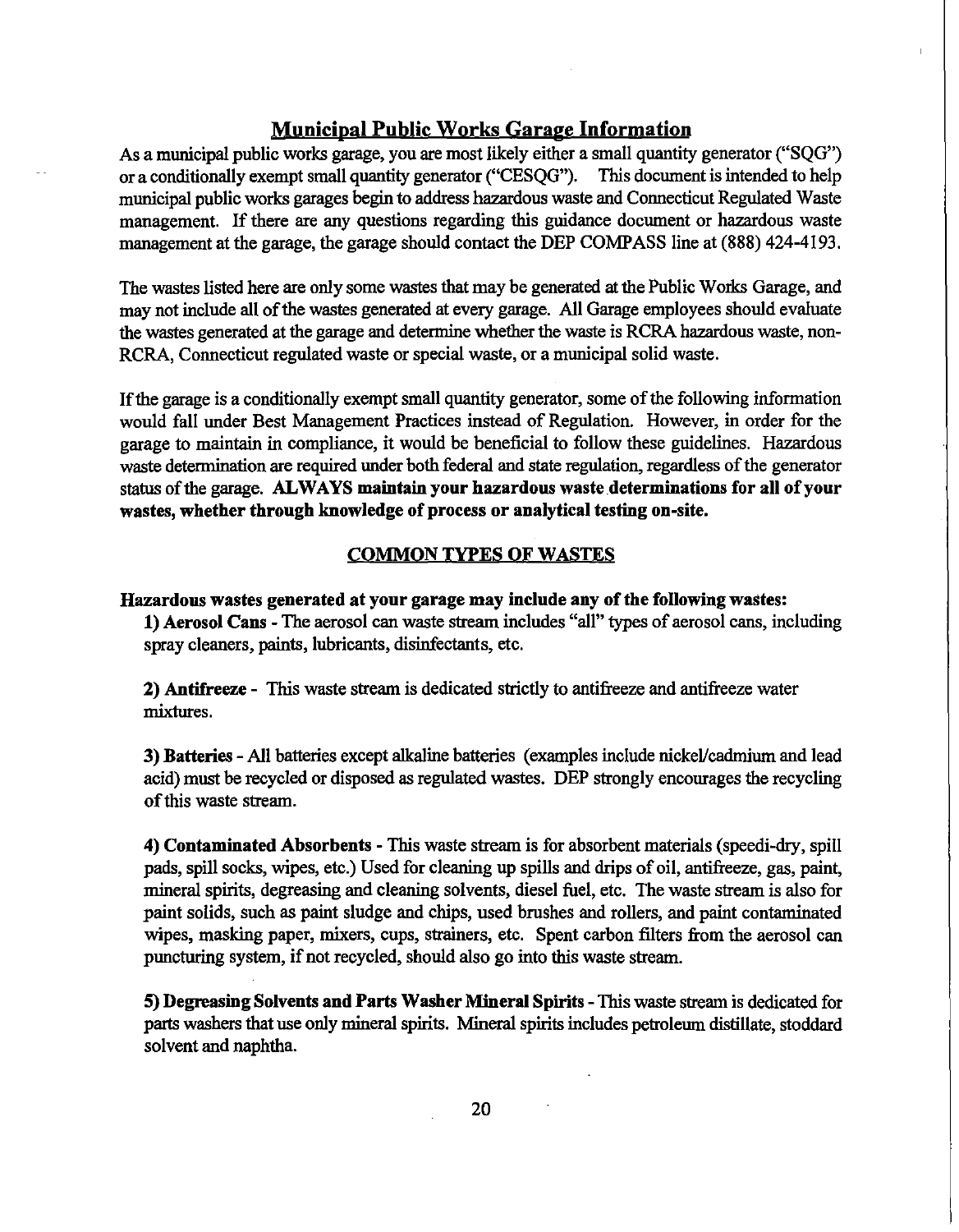6) Gasoline - The gasoline waste stream is for any liquid waste gasoline, gas and oil mixtures, and gas with water contamination.

7) Mercury-containing fluorescent lamps - This waste stream includes all mercury containing lamps generated at the municipal garage. If the garage uses low-mercury containing lamps, this waste stream must be managed as a Connecticut Regulated Waste.

8) Waste Oil - This waste stream includes oils that are contaminated with solvents or other wastes generated at the municipal garage rendering the oil non-recyclable.

9) Waste Paint and Thinner - This waste stream includes all liquid and semi-liquid oil based paints, primers, stains, polyurethane and epoxy coatings, and thinners used with these coatings. This waste stream does NOT include latex paints, or cured, dried paints.

10) Pesticides / Herbicides - This waste stream includes any old, banned or unused pesticides generated at the municipality.

# Connecticut regulated waste generated at your garage may include any of the following wastes:

1) Used Oil - Used oil is tested and found to be a recyclable waste stream.

2) Latex Paint - This waste stream includes any old or unusable latex paints.

Many other wastes may fall under this category at specific municipal garages, and each facility should evaluate their waste generated on-site. This evaluation will always include a hazardous waste determination, whether by knowledge of process or analytical testing.

# As a CESQG, your municipal garage has the following responsibilities:

- 1) Perform a hazardous waste determination on any new waste stream that your municipality generates. Ensure previously performed hazardous waste determinations performed are current with the process and operations conducted and materials used at your garage.
- 2) Maintain proper records at your garage including your logs, hazardous waste determinations and manifests for at least three years.
- 3) Ensure the safe and proper off-site transport and disposal of your hazardous waste by: a) Using only permitted transporters and permitted waste receiving facilities which have EPA identification numbers

b) Transporting your own hazardous waste, in quantities less than l 000 kg/month and in your own vehicle, to a permitted waste receiving facility which has an EPA Identification Number, c) Not disposing of your hazardous waste in a municipal or private solid waste landfills located in the State of Connecticut.

4) Properly managing your hazardous waste by not accumulating greater than I 000 kg of hazardous waste on-site at any one time.

*NOTE:* If *your municipal garage is an SQG or LQG, your garage will be required to perform additional duties as outlined in this document and as specified in state and federal regulations.*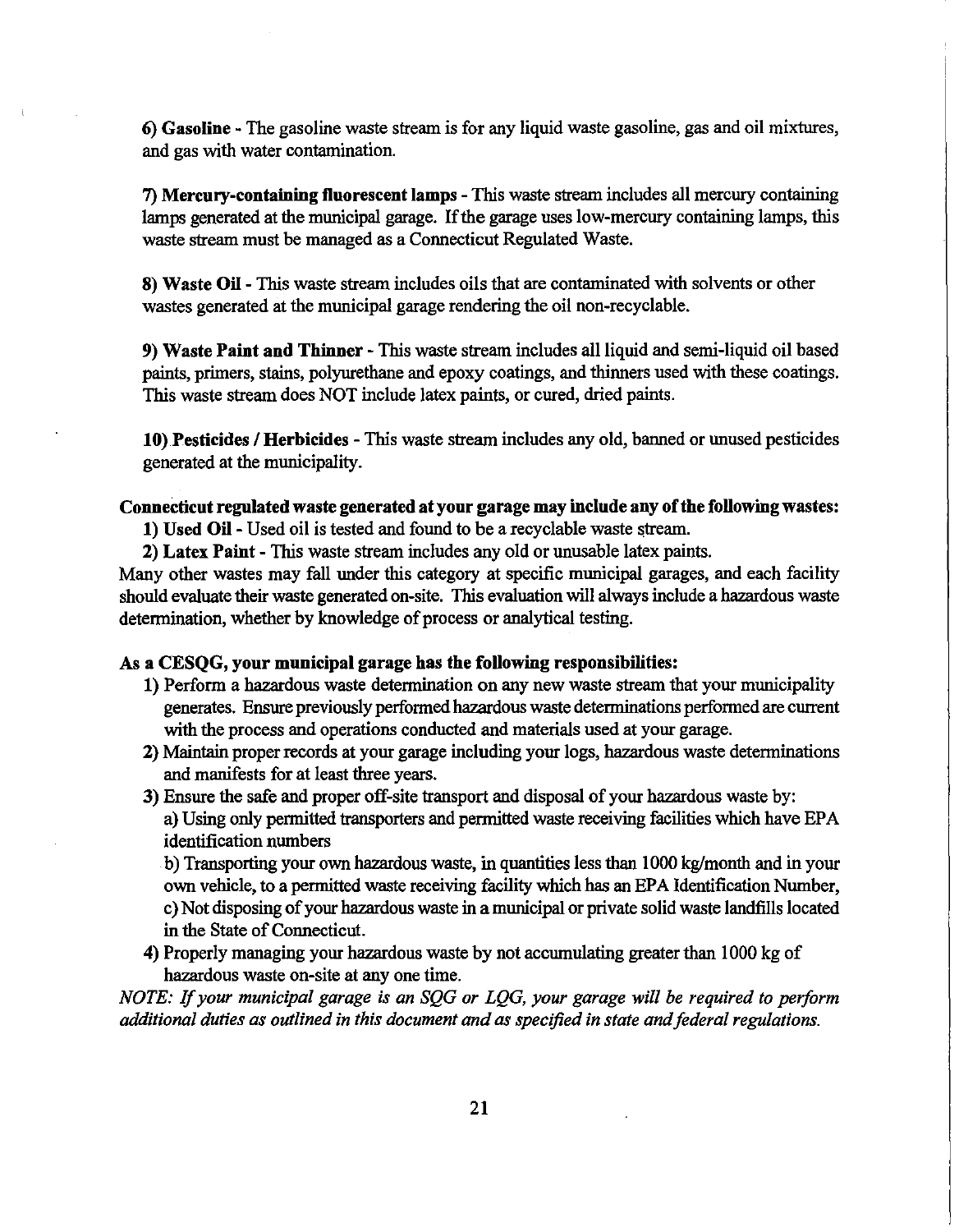## CONTAINER MANAGEMENT

# As a municipality, ensure that the following requirements are met for each hazardous waste stream generated:

1) Store the hazardous waste in a container that is in good condition.

2) Ensure the container is compatible with the hazardous waste, and ensure incompatible waste/materials are separated by means of a dike, wall or berm.

3) Keep the container closed and marked except when adding or removing hazardous waste.

4) Handle the container carefully and ensure adequate aisle space is maintained between containers. 5) Separate incompatible wastes and materials from the other incompatible container of hazardous wastes.

6) Store the hazardous waste in a contained area - impervious base and secondary containment.

7) Label and mark the container "Hazardous Waste" and the chemical name ("specific to the hazardous waste generated") to identify the contents and the date the container is filled.

8) Inspect containers on a routine basis - weekly - to verify proper management. KEEP A LOG.

Container Storage Area - Store all hazardous wastes in a container in good condition and compatible with the waste being stored. Keep the container closed except when adding or removing the waste. Label each container with the words "Hazardous Waste" and a list of each type of waste that is placed in the container. The labeling can be hand written on the container, a plaque or a sign attached to the container. Preprinted labels may even be obtained from your off-site transporter company. Store the hazardous wastes in a contained area with a berm on an impervious base - a base or floor which does not absorb spilled liquids. Some types of impervious bases include epoxy coated concrete, plastic liners, prefabricated plastic or poly trays, and metal trays. It is strongly encouraged by DEP that the containers of hazardous wastes be stored indoors or under cover, and surrounded with a berm or other structure to contain any accidental spills or releases. Try to keep the container storage area close to the area where the waste oil is being generated. DO NOT STORE THESE CONTAINERS OUTDOORS ON THE GROUND. This may lead to soil and groundwater contamination if any of the containers leak.

Complete weekly inspections on these containers and their storage areas in order to ensure that you are properly managing your wastes at your facility. Conducting the inspections weekly reduces potential for any problems to continue undetected and uncorrected posing a threat to human health and the environment. Any problems that may be discovered during an inspection should be noted on the inspection form and fixed immediately. If you have questions regarding proper management of hazardous waste streams generated at your municipal garage, you should contact the Compliance Assistance Help Line at (888) 424-4193.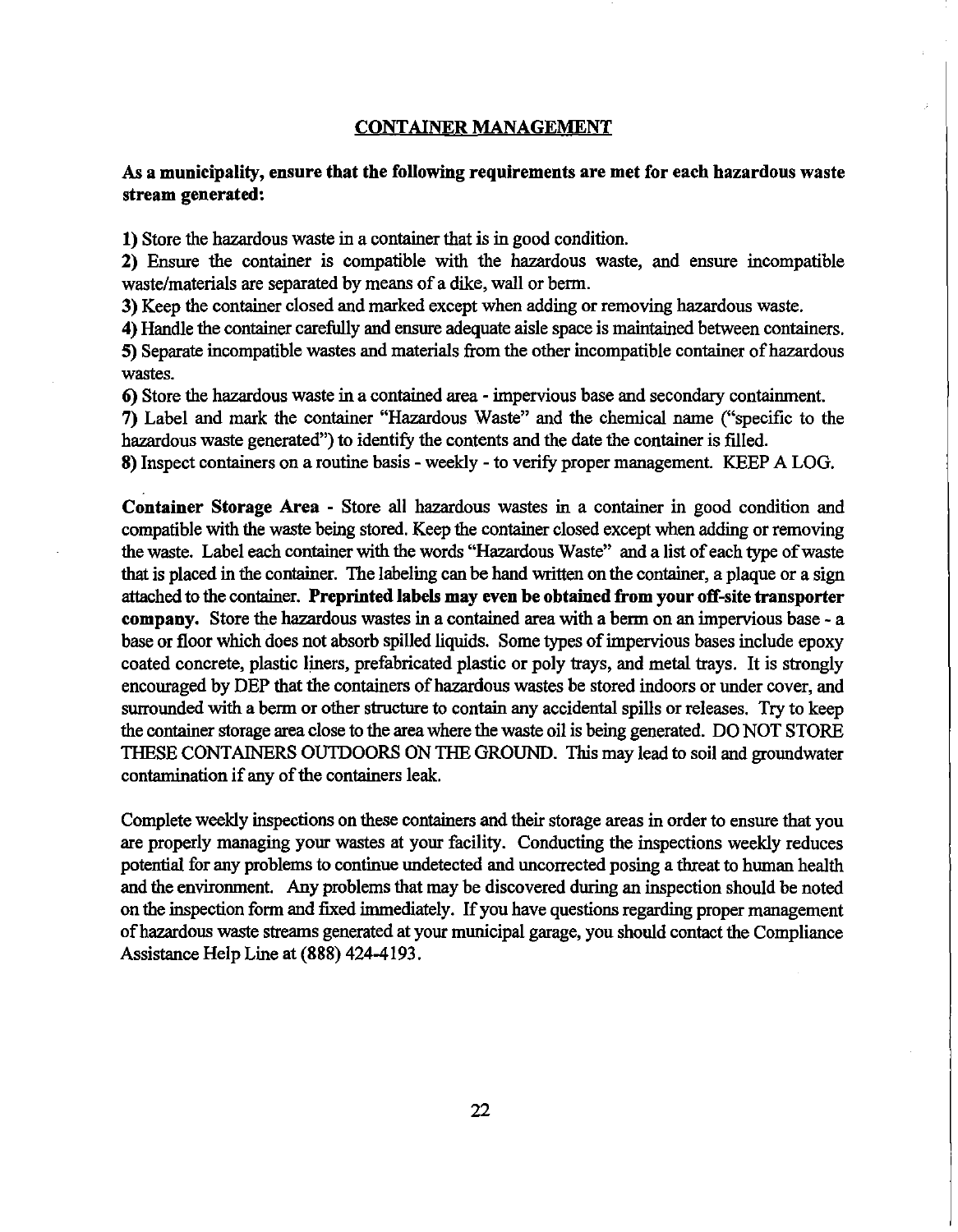#### EMERGENCY RESPONSE

# As a municipality, ensure that the following proper emergency response and equipment requirements are met:

Your municipal public works garage should review this response, and tailor it specifically to your garage. After doing this, the designated Emergency Coordinator for the garage should let all employees know the proper response in the case of any emergencies.

In order to respond to any emergency situations that may arise at the municipality, emergency response equipment is necessary to have at the municipal garage in an area that is easy to access in the event of a spill or release. This equipment includes speedi-dry, absorbent pads or other absorbent material, shovels or other equipment to move the waste and gloves or other clothing of varying protection The emergency response equipment should be contained in one area in a spill response kit, which should be checked at least monthly by an inspector to ensure all proper equipment is accounted for. Any missing or used equipment should be reported to the supervisor of the garage to be re-ordered.

1) You are required to have an Emergency Coordinator at your Municipal public works garage that is either on the premises at all times or on call (and can respond to the municipal garage site within a short period of time) who can respond to any emergency. The properly trained Emergency Coordinator must respond to any fires, spills or releases to the environment.

A) How the emergency coordinator or other properly trained personnel should respond to a Hazardous Waste spill

1) Using gloves or other appropriate clothing and equipment, absorb spill with speedi-dry and absorbent pads if small and controllable spill.

2) After conducting a hazardous waste determination on the waste, dispose the waste in a proper container through a licensed hazardous waste transporter if hazardous. Ensure the waste is transported in stable and compatible containers which are marked and labeled. 3) BE CAUTIOUS of the waste you have picked up. NEVER mix wastes. For example, do not mix waste liquid mineral spirits with waste liquid paint thinner. 4) Report this spill to the DEP Oil and Chemical Spill Response Division. A spill report form should be filled out.

#### B) How to respond to a Fire

1) Call the fire department. If the fue is small and in control, extinguish it using a fire extinguisher.

#### C) How to respond to a Release to the Environment of hazardous waste

1) If your spill reaches outside the facility and has the potential to threaten human health or the environment, immediately notify the National Response Center (800- 424-8802) Your report will include:

- Name, address and EPA ID number

- Date, time, and type of incident (spill or fire)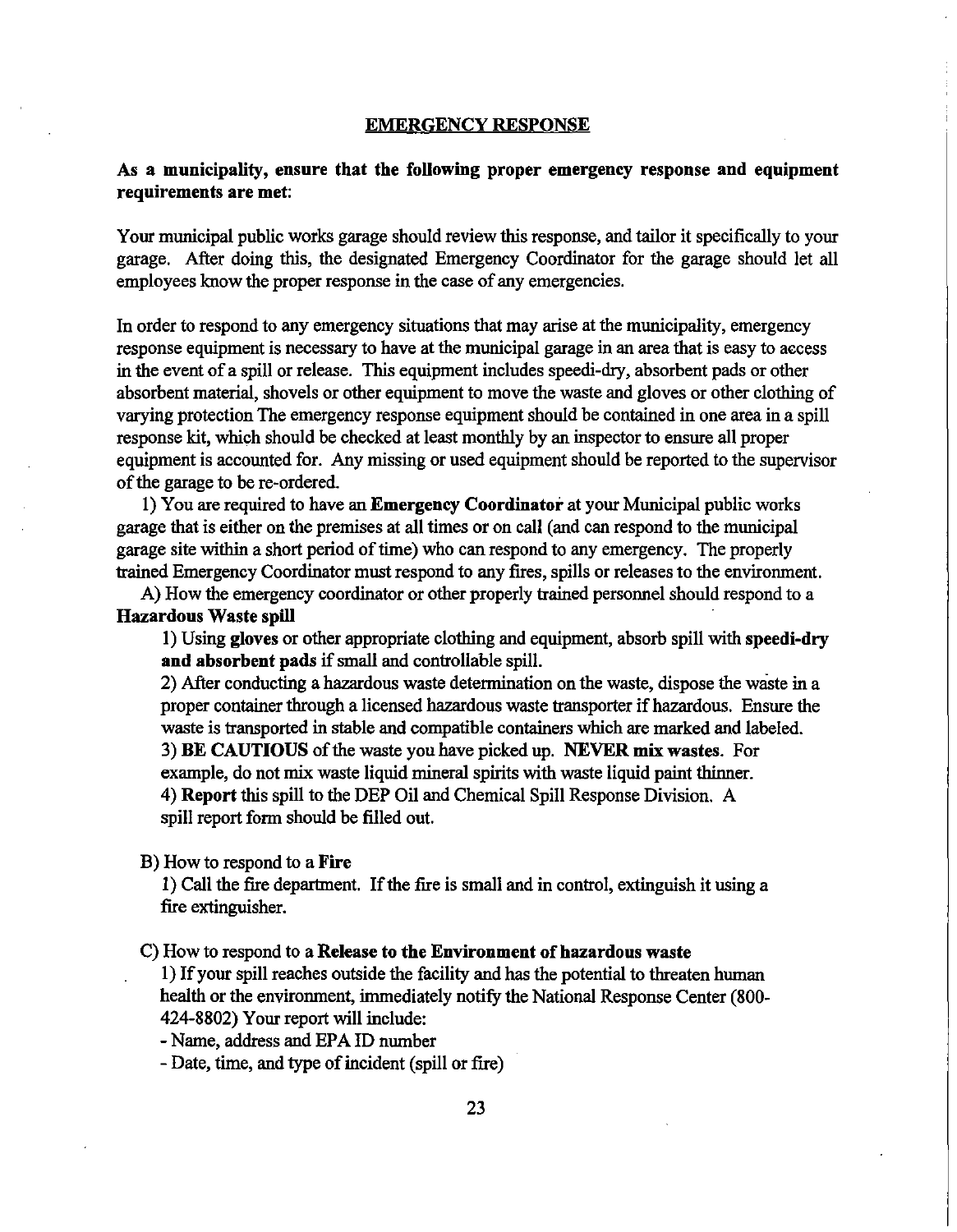- Quantity and type of hazardous waste involved in accident
- Extent of injuries
- Estimated quantity and disposition of recovered materials.

2) You must post emergency information including the following next to each telephone, especially near phones in the waste handling areas. The CESQG guidance outlines this information. Ensure that all of your information is included on this form at all telephones.

A) name and telephone number of the emergency coordinator

B) location of fire extinguishers and spill control material, and if present, fire alarm

C) telephone number of the fire department, unless the facility has a direct alarm, and telephone numbers of other emergency response agencies.

3) Your municipal garage maintenance facility must have appropriate safety and emergency equipment including:

A) Internal communications / Alarm system and Telephone for external communications B) Portable fire extinguishers / fire control equipment / spill control equipment / decontamination equipment

C) Water, adequate volume and pressure / foam producing equipment / automatic sprinklers / water spray systems

# In order to safely maintain and operate your facility, there is additional information that should be noted at your facility.

- Within your Hazardous Waste Storage Area and Used Oil Storage Area, you should maintain adequate aisle space to ensure movement within the area between the drums in case of an emergency. DEP recommends 30" minimum between containers. In order to minimize releases, do not stack drums of hazardous waste or used oil.
- Ensure that your ignitable and reactive wastes are separated from your sources of ignition or reaction. For example, do not allow smoking, or activities that could result in sparks or ignition near the ignitable or reactive wastes.
- Post and enforce "No Smoking" signs in all areas where ignitable and reactive wastes are stored - EVEN if your facility is non-smoking.
- Make arrangements with your local police and fire departments, State and local emergency response teams, emergency response contractors and local hospitals. These places and numbers will vary from garage to garage.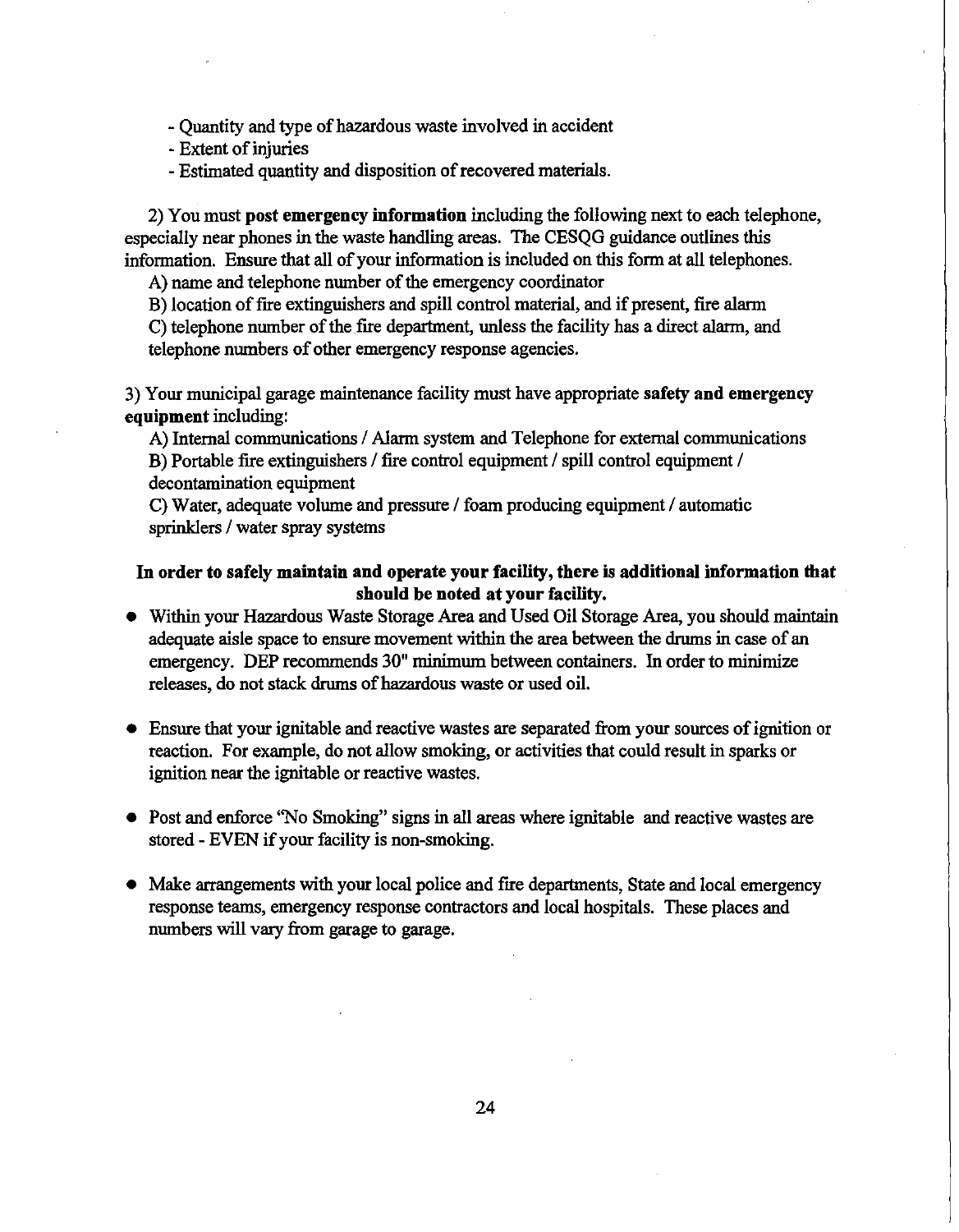# TRAINING REQUIREMENTS

#### As a municipality, ensure that the following training requirements are met:

Train personnel to reduce the potential for mistakes or mishandling of wastes which might threaten, and may possibly harm, human health and the environment. By reducing the potential for mistakes and mishandling of waste, you are, in turn, reducing any potential liabilities you might incur as a result of any harm done to the environment or to human health. If your municipality is a SQG, you must ensure that all of your employees are thoroughly familiar with proper waste handling and emergency procedures, relevant to their responsibilities during normal operations and emergencies.

Inform employees of hazards associated with your waste (categorized as hazardous waste unless hazardous waste determination conducted at the municipal garage denotes otherwise)

## Inform ALL employees about proper procedures for responding to an emergency:

- Locations and proper use of fire control and spill control equipment
- How to operate alarm systems

#### Inform ALL employees about safe hazardous waste handling procedures:

- Storing waste in containers in good condition.
- Ensuring container is compatible with the waste.
- Keep the container closed except when adding or removing waste.
- Store the waste in a contained area.
- Handle the waste and container carefully.
- Separate incompatible wastes and materials from each other.
- Store the wastes in a contained area impervious base and secondary containment.
- Label and mark the compatible container "Hazardous Waste" and the chemical name and the date the container is filled.
- Inspect containers on a routine basis weekly- to verify proper management. KEEP A LOG

# Inform ALL employees about Hazardous Waste Management Regulations applicable to your municipal garage:

All employees should be trained to understand the hazardous waste management regulations that apply to your municipal garage. This includes:

- Full-time employees
- New employees
- Part-time employees including summer employees
- Temporary employees